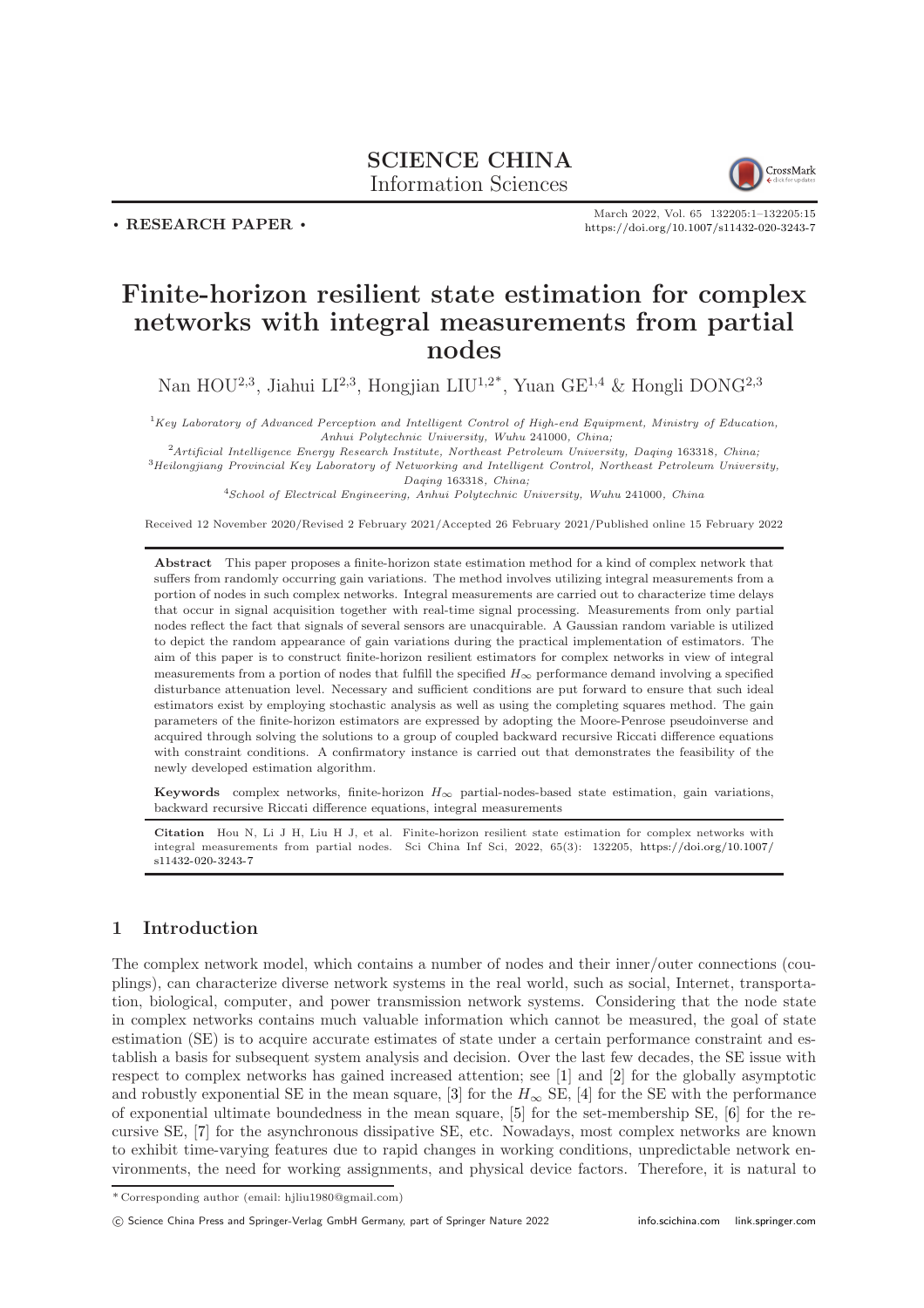consider time-varying parameters when solving the SE issue for complex networks, i.e., the finite-horizon SE problem. For example, in [\[8\]](#page-13-7), considering the time-varying complex networks (TVCNs) containing stochastic factors, the design of bounded  $H_{\infty}$  state estimator has been discussed, which focuses on the transient behavior over a given finite time horizon.

It is recognized that the majority of study results on SE of complex networks stem from measuring all nodes. Measurements from some network nodes may be unavailable due to a faulty sensor, network disconnection between node and sensor, loss of sensor's transmission capacity, or harsh operational conditions. It is critical to realize the SE based on measurement signals from only partial nodes of the network. Initial research efforts were devoted to the analysis of complex networks, considering measurements from a portion of nodes [\[9–](#page-13-8)[11\]](#page-13-9). For example, for delayed complex networks, the SE of the whole network has been realized in [\[10\]](#page-13-10) based on measurement signals of a portion of nodes. Current instant measurements may sometimes be relevant to time delays due to the existence of time intervals between signal acquisition and real-time processing, which is known as integral measurements. So far, integral measurements have been discussed when dealing with the analysis problem of actual systems (e.g., physical reaction [\[12\]](#page-13-11), quality-of-service guarantees [\[13\]](#page-13-12), chemical process [\[14\]](#page-13-13), self-referencing SPR-sensor [\[15\]](#page-13-14), and electron energy albedos [\[16\]](#page-13-15)). In particular, Ref. [\[17\]](#page-13-16) developed a discrete-time model for integral measurements, and the measurement signal is expressed with both the present state and some previous states. However, the finite-horizon SE issue has not yet been solved for TVCNs in terms of integral measurements of a part of nodes, which is the motivation behind our work.

A number of methods have been proposed to cope with finite-horizon analysis and synthesis issues of estimating time-varying systems. These methods include, but are not limited to, the minimum covariance method [\[6,](#page-13-5)[18](#page-13-17)[–20\]](#page-13-18), an auxiliary Krein space state-space model [\[21\]](#page-14-1), the recursive linear matrix inequality [\[2,](#page-13-1) [5,](#page-13-4) [8,](#page-13-7) [22,](#page-14-2) [23\]](#page-14-3), and the coupled backward recursive Riccati difference equation (RRDE) method [\[24](#page-14-4)[–27\]](#page-14-5). The advantages of using the RRDE method include low computation burdens, fast calculation of gains, acquisition of necessary and sufficient conditions (NSCs), less conservativeness, as well as easy realization. Such a method proved effective in investigating  $H_{\infty}$  containment control [\[24\]](#page-14-4), finite-horizon  $H_{\infty}$  bipartite consensus control [\[25\]](#page-14-6), and finite-horizon  $H_{\infty}$  control [\[26\]](#page-14-7) and filtering [\[27\]](#page-14-5), etc. Among these references, the  $H_{\infty}$  performance indices guarantee that the influences are restrained below a prescribed disturbance attenuation level (DAL). These influences include both the noises and the initial states on the controlled tracking errors, the consensus error, the controlled output, and the estimation error output filtering. Specifically, NSCs are obtained for designing desired observer/controller/filter such that the corresponding  $H_{\infty}$  performance indices are met. Nevertheless, considering time-varying complex networks with integral measurements of partial nodes, the establishment of NSCs has not yet been sufficiently investigated for the beingness of finite-horizon  $H_{\infty}$  state estimators, which also inspires us to carry out this work.

During the actual implementation of estimators, some gain variations/perturbations may appear due to analog-digital conversion, rounding error, finite accuracy, and noises. Such gain variations may cause system fragilities, such as increased estimation error, loss of estimation performance, unreliability, abnormal behavior, and wrong estimator operation. It is thus critical to devise resilient estimators that are insensitive to such gain variations. Research results on resilient/non-fragile estimation for complex networks are available in the literature; see [\[5,](#page-13-4) [28\]](#page-14-8) and the references therein. In this paper, the main task is to realize the SE for complex networks with time-varying parameters, integral measurements of a portion of nodes as well as randomly occurring gain variations under a finite-horizon  $H_{\infty}$  performance constraint. The difficulties that need to be addressed include (1) how to construct a uniform framework for the problem under investigation; (2) how to obtain NSCs that guarantee that such finite-horizon resilient  $H_{\infty}$  state estimators exist; and (3) how to acquire the time-varying gain parameters of such state estimators. In this paper, the major novelties are the following aspects: (1) the finite-horizon partialnodes-based SE issue is, firstly, solved for TVCNs with integral measurements and randomly occurring gain variations; (2) NSCs are established with the help of the completing squares method (CSM), which ensure that the estimation error dynamics exhibits the finite-horizon  $H_{\infty}$  performance; and (3) the gain parameters of the time-varying state estimators are conveniently calculated by finding the solutions to certain coupled backward RRDEs.

The framework of this paper is listed below. Section [2](#page-2-0) presents specified models and the issue that needs to be addressed. Section [3](#page-4-0) presents the analysis of estimation performance and the development of the SE method. In Section [4,](#page-10-0) a confirmatory instance is carried out to verify the estimation performance of the developed estimators. Section [5](#page-11-0) presents the conclusion of this paper.

Notation. In this paper,  $\mathbb{R}^p$  is the Euclidean space with dimension p.  $l_2([0,L], \mathbb{R}^q)$  is referred to the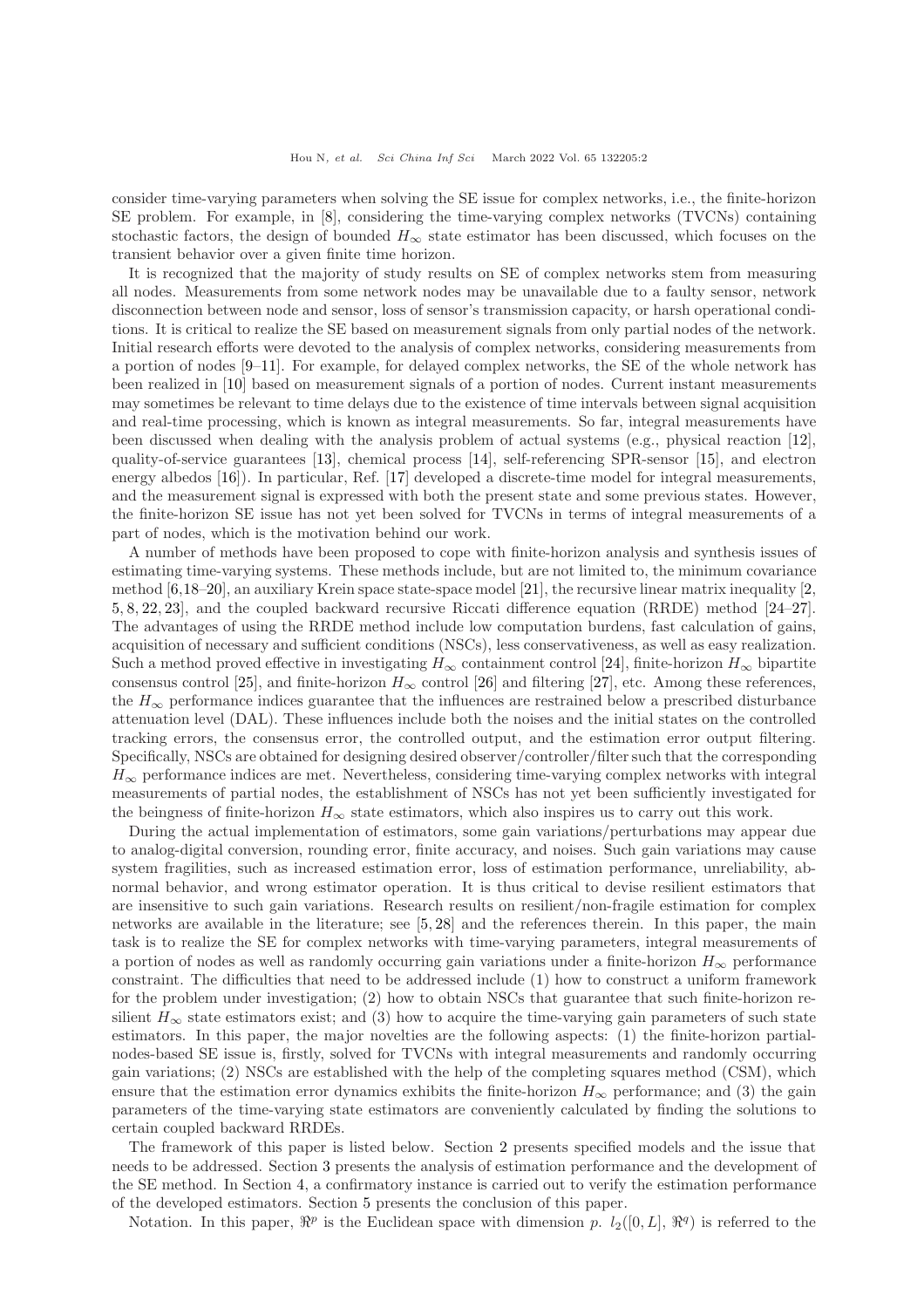space of nonanticipatory square-summable vector-valued functions with dimension q over  $[0, L]$ . As for a real symmetric matrix  $S, S > 0$  (or  $S \ge 0$ ) illustrates that S is a positive definite (or positive semidefinite) matrix,  $S^{-1}$  and  $|S|$  mean the inverse and the determinant of S, and  $*$  depicts the symmetric term therein. diag $\{\cdots\}$  reflects a block-diagonal matrix. Considering a matrix O,  $O^{\text{T}}$ ,  $O^{\dagger}$ ,  $||O||$ , and  $||O||_F$ show the transpose, the Moore-Penrose pseudoinverse, the norm, and the Frobenius norm, respectively. I (0) is the identity (zero) matrix.  $\mathscr{E}\{\vartheta\}$  characterizes the mathematical expectation of a random variable  $\vartheta$ . ⊗ represents the Kronecker product.

#### <span id="page-2-0"></span>2 Problem formulation and preliminaries

For a given finite horizon  $[0, \check{D}]$ , consider a kind of TVCNs involving U coupled nodes as follows:

$$
x_i(\hbar + 1) = A_i(\hbar)x_i(\hbar) + \sum_{j=1}^{U} a_{ij} \Gamma x_j(\hbar) + E_i(\hbar)w(\hbar),
$$
  
\n
$$
z_i(\hbar) = H_i(\hbar)x_i(\hbar), \quad i = 1, 2, ..., U, \quad \hbar = 0, 1, ..., \tilde{D},
$$
\n(1)

where  $x_i(\hbar) \in \mathbb{R}^{n_x}$  and  $z_i(\hbar) \in \mathbb{R}^{n_z}$  denote the state vector and the vector we would like to estimate, respectively;  $w(h) \in l_2([0, \check{D}], \mathbb{R}^{n_w})$  is the process noise;  $A_i(h)$ ,  $E_i(h)$  and  $H_i(h)$  are given time-varying matrices whose dimensions are proper; and the matrix  $B \triangleq [a_{ij}]_{U\times U}$  represents the outer-coupling config-uration matrix of network [\(1\)](#page-2-1) conforming to  $a_{ij} \geq 0$   $(i \neq j)$  but not all zeros. Generally, B is symmetric with the satisfaction of

<span id="page-2-1"></span>
$$
\sum_{j=1}^{U} a_{ij} = \sum_{j=1}^{U} a_{ji} = 0, \ i = 1, 2, \dots, U.
$$
 (2)

The matrix  $\Gamma \triangleq \text{diag}\{r_1, r_2, \ldots, r_{n_x}\} \geq 0$  stands for the inner-coupling matrix with a connection to the *j*th state variable when  $r_j \neq 0$ .

Assume that the measurement outputs from the first  $u (u \leq U)$  network nodes are available. The measurement signal of the *i*th  $(i = 1, 2, ..., u)$  node is expressed as

<span id="page-2-2"></span>
$$
y_i(\hbar) = C_i(\hbar) \sum_{m=0}^{\wp} x_i(\hbar - m) + G_i(\hbar)w(\hbar) \in \Re^{n_y},
$$
\n(3)

where  $\wp$  represents the time interval to collect the data; and time-varying matrices  $C_i(\hbar)$  and  $G_i(\hbar)$  are given having proper dimensions.

Remark 1. This paper mainly focuses on the finite-horizon SE issue in terms of measurements of a portion of nodes, considering the fact that measurements from some nodes may be inaccessible during the actual operation of complex networks due to complexity of working environments, sensor failure, temporary ineffectiveness of network of certain region, and linking inconvenience from the sensor to the estimator of several nodes. In later analysis, effort is devoted to conducting the analysis of estimation performance and estimator design on the basis of measurements from a part of rather than all the nodes.

Let  $\check{x}_i(\hbar) \triangleq [x_i^T(\hbar) x_i^T(\hbar-1) \cdots x_i^T(\hbar-\varrho)]^T$ . The expressions of [\(1\)](#page-2-1) and [\(3\)](#page-2-2) are changed to the following form:

$$
\tilde{x}_{i}(\hbar+1) = \check{A}_{i}(\hbar)\tilde{x}_{i}(\hbar) + \sum_{j=1}^{U} a_{ij} \check{\Gamma} \tilde{x}_{j}(\hbar) + \check{E}_{i}(\hbar) w(\hbar), \quad i = 1, 2, \dots, U,
$$
\n
$$
z_{i}(\hbar) = \check{H}_{i}(\hbar)\tilde{x}_{i}(\hbar), \quad i = 1, 2, \dots, U,
$$
\n
$$
y_{i}(\hbar) = \check{C}_{i}(\hbar)\tilde{x}_{i}(\hbar) + G_{i}(\hbar) w(\hbar), \quad i = 1, 2, \dots, u,
$$
\n(4)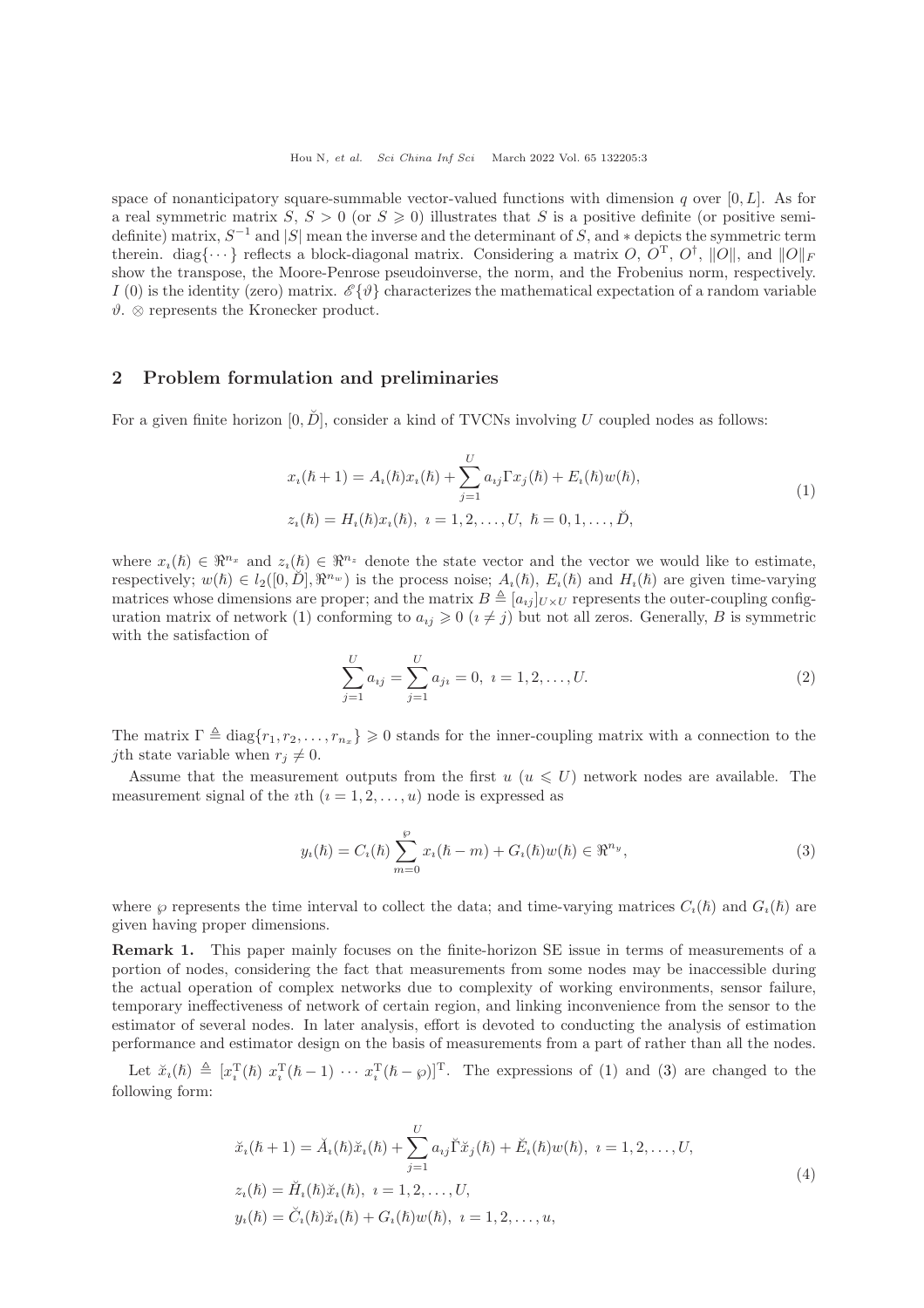where

$$
\breve{A}_{i}(\hbar) \triangleq \begin{bmatrix}\nA_{i}(\hbar) & 0 & \cdots & 0 & 0 \\
I & 0 & \cdots & \cdots & 0 \\
0 & \ddots & \cdots & \cdots & \vdots \\
\vdots & \cdots & \ddots & \cdots & \vdots \\
0 & \cdots & \cdots & I & 0\n\end{bmatrix}, \quad \breve{E}_{i}(\hbar) \triangleq \begin{bmatrix}\nE_{i}(\hbar) \\
0 \\
0 \\
\vdots \\
0\n\end{bmatrix}, \quad \breve{C}_{i}(\hbar) \triangleq \begin{bmatrix}\nC_{i}(\hbar) & C_{i}(\hbar) & \cdots & C_{i}(\hbar)\n\end{bmatrix},
$$
\n
$$
\breve{\Gamma} \triangleq \text{diag}\{\Gamma, 0, 0, \ldots, 0\}, \quad \breve{H}_{i}(\hbar) \triangleq \begin{bmatrix}\nH_{i}(\hbar) & 0 & 0 & \cdots & 0\n\end{bmatrix}.
$$

**Remark 2.** In order to be more realistic, in the measurement signal [\(3\)](#page-2-2) of the *i*th  $(i = 1, 2, \ldots, u)$ node, integral measurements are considered to reflect the existence of time delays during the process of signal acquisition in view of real-time signal processing. By employing the mathematical manipulation of augmenting the vectors [\[17\]](#page-13-16), the form of time delays in the expression of integral measurements [\(3\)](#page-2-2) is involved in a single vector  $\check{x}_i(\hbar)$ , which is convenient for executing analysis and design of estimators afterwards.

Construct the following estimators for TVCN  $(1)$  on node  $\imath$ :

$$
\hat{x}_{i}(\hbar+1) = \check{A}_{i}(\hbar)\hat{x}_{i}(\hbar) + \sum_{j=1}^{U} a_{ij} \check{\Gamma} \hat{x}_{j}(\hbar) + (K_{i}(\hbar) + \varsigma(\hbar)\Delta K_{i}(\hbar))(y_{i}(\hbar) - \check{C}_{i}(\hbar)\hat{x}_{i}(\hbar)), \quad i = 1, 2, ..., u,
$$
\n
$$
\hat{x}_{i}(\hbar+1) = \check{A}_{i}(\hbar)\hat{x}_{i}(\hbar) + \sum_{j=1}^{U} a_{ij} \check{\Gamma} \hat{x}_{j}(\hbar), \quad i = u+1, u+2, ..., U,
$$
\n
$$
\hat{z}_{i}(\hbar) = \check{H}_{i}(\hbar)\hat{x}_{i}(\hbar), \quad i = 1, 2, ..., U,
$$
\n(5)

where  $\hat{x}_i(\hbar) \in \mathbb{R}^{n_x(\wp+1)}$  and  $\hat{z}_i(\hbar) \in \mathbb{R}^{n_z}$  characterize the estimates of the state  $\check{x}_i(\hbar)$  and the signal  $z_i(\hbar)$ of the *i*th node, and  $K_i(\hbar)$  is the gain parameter to be decided of the estimator.  $\Delta K_i(\hbar)$  denotes the gain variations with the following expression:

<span id="page-3-3"></span><span id="page-3-2"></span><span id="page-3-1"></span><span id="page-3-0"></span>
$$
\Delta K_i(\hbar) = M_i(\hbar) F_i(\hbar) N_i(\hbar), \tag{6}
$$

where  $M_i(\hbar)$  and  $N_i(\hbar)$  stand for given matrices, and  $F_i(\hbar)$  means an unknown matrix with  $F_i^{\rm T}(\hbar)F_i(\hbar) \leq$ I. The variable  $\varsigma(\hslash)$  is introduced in [\(5\)](#page-3-0) which reflects the random occurrence of gain variations, which is supposed as a sequence of Gaussian white noise with expectation  $\bar{\zeta}$  as well as variance  $\hat{\zeta}$ .

Let  $e_i(\hbar) \triangleq \check{x}_i(\hbar) - \hat{x}_i(\hbar)$  and  $\check{z}_{ei}(\hbar) \triangleq z_i(\hbar) - \hat{z}_i(\hbar)$  denote the estimation errors, and we derive the following estimation error dynamics (EED):

$$
e_{i}(\hbar + 1) = (\check{A}_{i}(\hbar) - K_{i}(\hbar)\check{C}_{i}(\hbar) - \bar{\varsigma}\Delta K_{i}(\hbar)\check{C}_{i}(\hbar))e_{i}(\hbar) + \sum_{j=1}^{U} a_{ij}\check{\Gamma}e_{j}(\hbar) + (\check{E}_{i}(\hbar) - K_{i}(\hbar)G_{i}(\hbar) - \bar{\varsigma}
$$
  
 
$$
\times \Delta K_{i}(\hbar)G_{i}(\hbar))w(\hbar) - \tilde{\varsigma}(\hbar)\Delta K_{i}(\hbar)\check{C}_{i}(\hbar)e_{i}(\hbar) - \tilde{\varsigma}(\hbar)\Delta K_{i}(\hbar)G_{i}(\hbar)w(\hbar), \quad i = 1, 2, ..., u,
$$
  
\n
$$
e_{i}(\hbar + 1) = \check{A}_{i}(\hbar)e_{i}(\hbar) + \sum_{j=1}^{U} a_{ij}\check{\Gamma}e_{j}(\hbar) + \check{E}_{i}(\hbar)w(\hbar), \quad i = u + 1, u + 2, ..., U,
$$
  
\n
$$
\check{z}_{ei}(\hbar) = \check{H}_{i}(\hbar)e_{i}(\hbar), \quad i = 1, 2, ..., U.
$$
\n(7)

Several new variables are introduced as follows:

$$
\nabla(\hbar) \triangleq \left[\nabla_1^{\mathrm{T}}(\hbar) \ \nabla_2^{\mathrm{T}}(\hbar) \ \cdots \ \nabla_U^{\mathrm{T}}(\hbar)\right]^{\mathrm{T}}, \ \nabla = e, \breve{z}_e, \breve{E}, \ \partial(\hbar) \triangleq \mathrm{diag}\{\partial_1(\hbar), \partial_2(\hbar), \dots, \partial_U(\hbar)\}, \ \partial = \breve{A}, \breve{H},
$$
  

$$
G(\hbar) \triangleq \left[G_1^{\mathrm{T}}(\hbar) \ G_2^{\mathrm{T}}(\hbar) \ \cdots \ G_u^{\mathrm{T}}(\hbar)\right]^{\mathrm{T}}, \ \beth(\hbar) \triangleq \mathrm{diag}\{\beth_1(\hbar), \beth_2(\hbar), \dots, \beth_u(\hbar)\}, \ \beth = K, \Delta K, \breve{C}.
$$
 (8)

In terms of  $(7)$  and  $(8)$ , we acquire the following compact form of the EED  $(7)$ :

$$
e(\hbar + 1) = (\mathcal{A}(\hbar) - \bar{\varsigma} \Delta \breve{K}(\hbar) \mathcal{C}(\hbar)) e(\hbar) - \tilde{\varsigma}(\hbar) \Delta \breve{K}(\hbar) \mathcal{C}(\hbar) e(\hbar) + (\breve{E}(\hbar) - \breve{K}(\hbar))
$$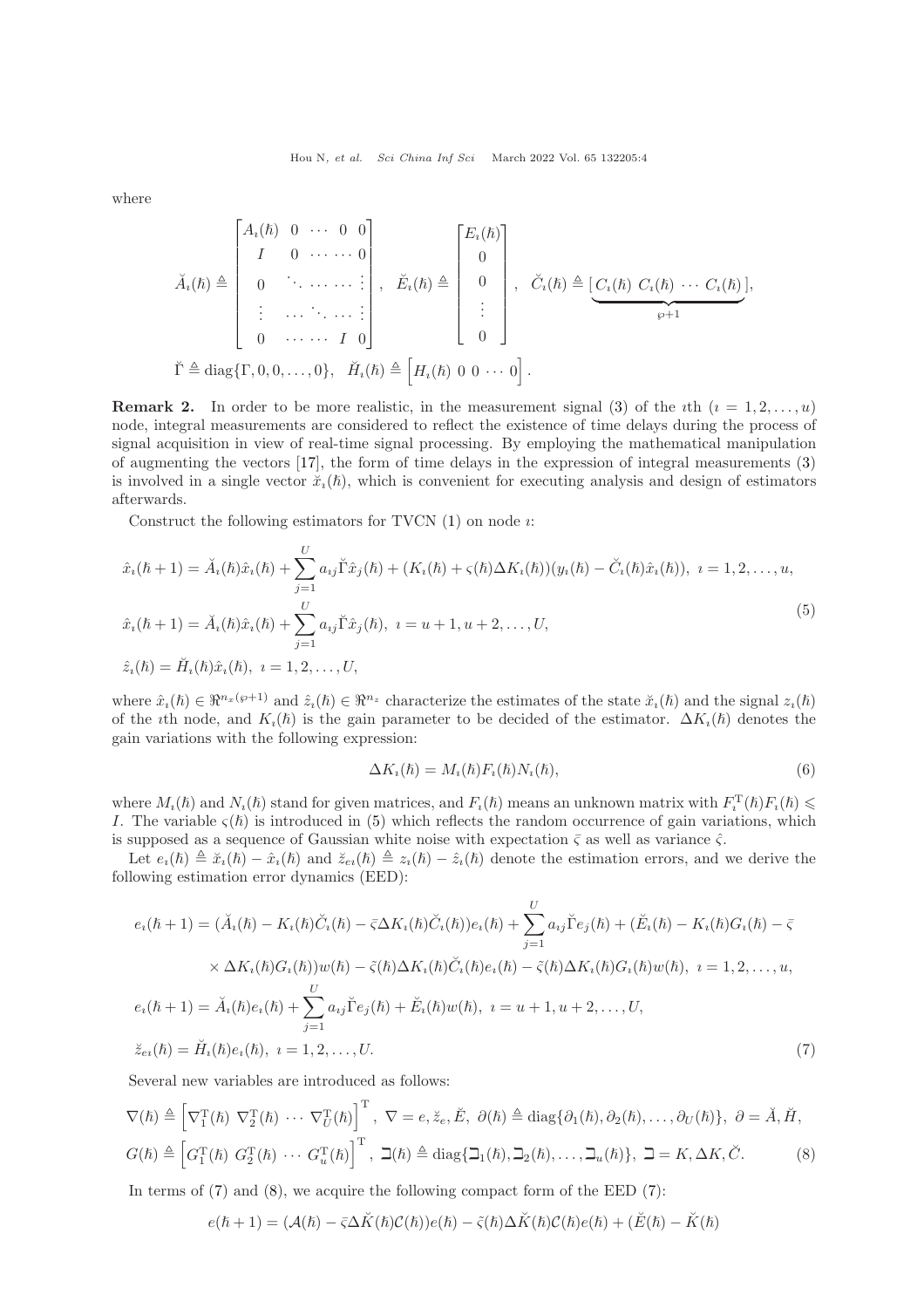<span id="page-4-2"></span><span id="page-4-1"></span>Hou N, et al. Sci China Inf Sci March 2022 Vol. 65 132205:5

$$
\times G(\hbar) - \bar{\varsigma} \Delta \breve{K}(\hbar) G(\hbar)) w(\hbar) - \tilde{\varsigma}(\hbar) \Delta \breve{K}(\hbar) G(\hbar) w(\hbar), \tag{9}
$$

$$
\breve{z}_e(\hbar) = \breve{H}(\hbar)e(\hbar),\tag{10}
$$

where

$$
\mathcal{A}(\hbar) \triangleq \breve{A}(\hbar) + B \otimes \breve{\Gamma} - \breve{K}(\hbar)\mathcal{C}(\hbar), \ \breve{K}(\hbar) \triangleq \left[K^{\mathrm{T}}(\hbar) \ 0\right]^{\mathrm{T}}, \ \Delta \breve{K}(\hbar) \triangleq \left[\Delta K^{\mathrm{T}}(\hbar) \ 0\right]^{\mathrm{T}}, \ \mathcal{C}(\hbar) \triangleq \left[\breve{C}(\hbar) \ 0\right].
$$

In this paper, the aim lies in coping with the finite-horizon resilient SE issue for the TVCN [\(1\)](#page-2-1) based on integral measurements of the form [\(3\)](#page-2-2). In particular, we are devoted to designing the gain parameters  $K_i(\hbar)$   $(i = 1, 2, \ldots, u, \hbar = 0, 1, \ldots, D)$  of time-varying estimators [\(5\)](#page-3-0), for all nonzero  $w(\hbar)$ , which guarantee that the estimation error  $\breve{z}_{e}(\hbar)$  in [\(10\)](#page-4-1) meets the performance constraint below:

$$
W \triangleq \mathcal{E}\left\{\sum_{\hbar=0}^{\check{D}} \|\breve{z}_{e}(\hbar)\|^{2} - \bar{\chi}^{2} \sum_{\hbar=0}^{\check{D}} \|w(\hbar)\|^{2}\right\} - \bar{\chi}^{2} e^{\mathrm{T}}(0) Q e(0) < 0, \tag{11}
$$

where  $Q > 0$  is a known weighting matrix, and  $\bar{\chi} > 0$  stands for the specified DAL.

Considering [\(6\)](#page-3-3), one has

<span id="page-4-4"></span><span id="page-4-3"></span>
$$
\Delta \breve{K}(\hbar) = \breve{M}(\hbar) F(\hbar) N(\hbar),\tag{12}
$$

where

$$
\check{M}(\hbar) \triangleq \left[M^{\mathrm{T}}(\hbar) 0\right]^{\mathrm{T}}, \quad O(\hbar) \triangleq \mathrm{diag}\{O_1(\hbar), O_2(\hbar), \ldots, O_u(\hbar)\}, \ O = M, F, N.
$$

To deal with the gain variations in [\(9\)](#page-4-2), an effective method is to view them as one source of the disturbances [\[26,](#page-14-7) [27\]](#page-14-5). Thus, we are to resist the impact of all the disturbances on the estimation error in accordance with the specified  $H_{\infty}$  performance constraint [\(11\)](#page-4-3). Then, we rewrite [\(9\)](#page-4-2) in the following expression:

<span id="page-4-5"></span>
$$
e(\hbar + 1) = \mathcal{A}(\hbar)e(\hbar) + \mathcal{G}(\hbar)\varpi(\hbar) - \tilde{\varsigma}(\hbar)\mathcal{M}(\hbar)\varpi(\hbar),
$$
  
\n
$$
\check{z}_e(\hbar) = \check{H}(\hbar)e(\hbar),
$$
\n(13)

where

$$
\begin{split} &\varpi(\hbar) \triangleq \left[ w^{\mathrm{T}}(\hbar) \ (\zeta(\hbar)F(\hbar)N(\hbar)\mathcal{C}(\hbar)e(\hbar))^{\mathrm{T}} \ (\zeta(\hbar)F(\hbar)N(\hbar)G(\hbar)w(\hbar))^{\mathrm{T}} \right]^{\mathrm{T}}, \\ &\mathcal{G}(\hbar) \triangleq \left[ \check{E}(\hbar) - \check{K}(\hbar)G(\hbar) - \zeta^{-1}(\hbar)\bar{\zeta}\check{M}(\hbar) - \zeta^{-1}(\hbar)\bar{\zeta}\check{M}(\hbar) \right], \ \ \mathcal{M}(\hbar) \triangleq \left[ \zeta^{-1}(\hbar)\check{M}(\hbar) \ \zeta^{-1}(\hbar)\check{M}(\hbar) \right]. \end{split}
$$

Here,  $\zeta(\hslash) > 0$  means a function which denotes the scaling concerning the perturbation, and the involvement of it is to offer more flexibility into the estimation problem. Besides, for all nonzero  $\varpi(\hbar)$ , we utilize the auxiliary index as follows:

$$
\bar{W} \triangleq \mathcal{E}\left\{\sum_{\hbar=0}^{\check{D}} \|\ddot{z}_{e}(\hbar)\|^{2} - \bar{\chi}^{2} \sum_{\hbar=0}^{\check{D}} (\|\varpi(\hbar)\|^{2} - \|\zeta(\hbar)N(\hbar)\mathcal{C}(\hbar)e(\hbar)\|^{2} - \|\zeta(\hbar)N(\hbar)G(\hbar)w(\hbar)\|^{2})\right\}
$$
  
 
$$
-\bar{\chi}^{2}e^{T}(0)Qe(0) < 0.
$$
 (14)

### <span id="page-4-0"></span>3 Main results

Before presenting the major results, several lemmas are shown which are necessary for performance analysis and design of estimators [\(5\)](#page-3-0).

<span id="page-4-6"></span>**Lemma 1** ([\[29\]](#page-14-9)). Let  $W, Y$  and X denote nonzero matrices with suitable dimensions. The solution S with respect to  $\min_S ||WSX - Y||_F$  is  $W^{\dagger}YX^{\dagger}$ .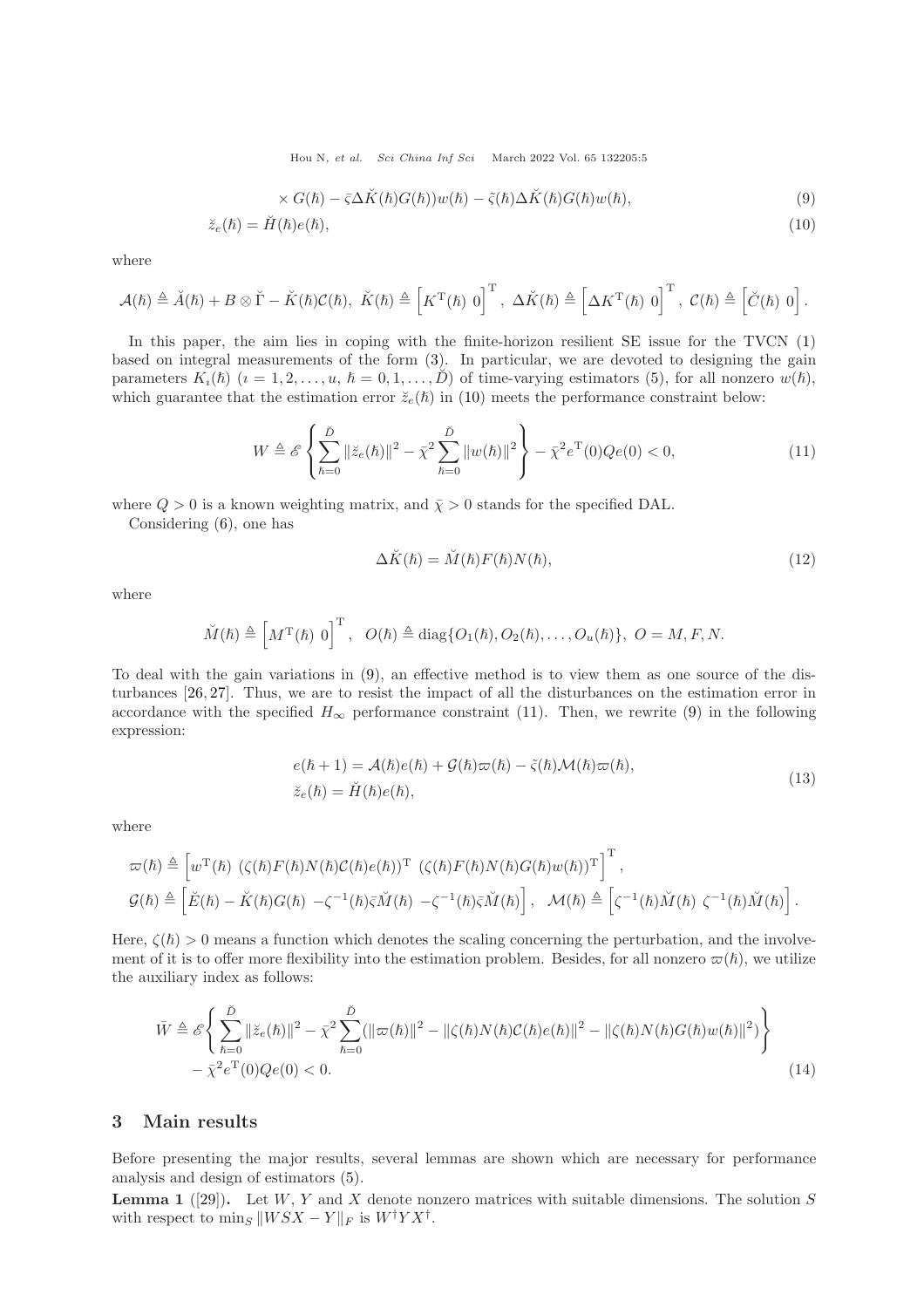<span id="page-5-3"></span>**Lemma 2.** Concerning the noise  $\varpi(\hbar)$  and the initial state  $e(0)$ , regard  $e(\hbar)$  as the appropriate solution to the system  $(13)$  over  $[0, \check{D}]$ . Then, one acquires

$$
W_1(e(0), \varpi(\hbar)) \triangleq \mathcal{E} \left\{ \sum_{\hbar=0}^{\check{D}} \|\breve{z}_e(\hbar)\|^2 - \bar{\chi}^2 \sum_{\hbar=0}^{\check{D}} (\|\varpi(\hbar)\|^2 - \|\zeta(\hbar)N(\hbar)\mathcal{C}(\hbar)e(\hbar)\|^2 - \|\zeta(\hbar)N(\hbar)G(\hbar)w(\hbar)\|^2) \right\}
$$
  
= 
$$
\sum_{\hbar=0}^{\check{D}} \mathcal{E} \left\{ \bar{e}^{\mathrm{T}}(\hbar)\Omega(\hbar)\bar{e}(\hbar) \right\} + \mathcal{E} \left\{ e^{\mathrm{T}}(0)\breve{P}(0)e(0) - e^{\mathrm{T}}(\breve{D}+1)\breve{P}(\breve{D}+1)e(\breve{D}+1) \right\}.
$$
 (15)

Moreover, if  $|\Omega_{22}(\hbar+1)| \neq 0$  for all  $\hbar \in [0, \check{D}]$ , by choosing  $\varpi(\hbar) \triangleq \Omega_{22}^{-1}(\hbar+1)\Omega_{12}^{T}(\hbar+1)e(\hbar)$  and defining  $\check{Z}(\hbar) \triangleq -\check{K}(\hbar)\mathcal{C}(\hbar)e(\hbar)$ , one has

<span id="page-5-1"></span><span id="page-5-0"></span>
$$
W_2(\breve{Z}(\hbar), \varpi(\hbar)) \triangleq \sum_{\hbar=0}^{\breve{D}} \mathscr{E}\left\{ \|\breve{z}_e(\hbar)\|^2 + \|\breve{Z}(\hbar)\|^2 \right\}
$$
  
= 
$$
\sum_{\hbar=0}^{\breve{D}} \mathscr{E}\left\{ \tilde{e}^{\mathrm{T}}(\hbar) \Theta(\hbar) \breve{e}(\hbar) \right\} + \mathscr{E}\left\{ e^{\mathrm{T}}(0) X(0) e(0) - e^{\mathrm{T}} (\breve{D} + 1) X(\breve{D} + 1) e(\breve{D} + 1) \right\}, \quad (16)
$$

where  $\{\check{P}(\hbar)\}_{0\leqslant \hbar\leqslant \check{D}+1} > 0$  and  $\{X(\hbar)\}_{0\leqslant \check{h}\leqslant \check{D}+1} > 0$  denote two groups of matrices with  $T(\hbar) \triangleq$  $[T_{ij}(\hbar)]_{Un_x(\wp+1) \times Un_x(\wp+1)}$   $(T = P, X)$ , and

$$
\Omega(\hbar+1) \triangleq \begin{bmatrix} \Omega_{11}(\hbar+1) - \check{P}(\hbar) & * \\ \Omega_{12}^T(\hbar+1) & -\Omega_{22}(\hbar+1) \end{bmatrix}, \ \Theta(\hbar+1) \triangleq \begin{bmatrix} \Theta_1(\hbar+1) & * \\ \Theta_{12}^T(\hbar+1) & \Theta_{22}(\hbar+1) \end{bmatrix},
$$
  
\n
$$
\Omega_{11}(\hbar+1) \triangleq \check{H}^T(\hbar)\check{H}(\hbar) + \mathcal{A}^T(\hbar)\check{P}(\hbar+1)\mathcal{A}(\hbar) + \bar{\chi}^2 \zeta^2(\hbar)\mathcal{C}^T(\hbar)N^T(\hbar)N(\hbar)\mathcal{C}(\hbar),
$$
  
\n
$$
\Omega_{12}(\hbar+1) \triangleq \mathcal{A}^T(\hbar)\check{P}(\hbar+1)\mathcal{G}(\hbar), \ \Theta_1(\hbar+1) = \Theta_{11}(\hbar+1) + \check{H}^T(\hbar)\check{H}(\hbar) - X(\hbar),
$$
  
\n
$$
\Omega_{22}(\hbar+1) \triangleq -\mathcal{G}^T(\hbar)\check{P}(\hbar+1)\mathcal{G}(\hbar) - \hat{\varsigma}\mathcal{M}^T(\hbar)\check{P}(\hbar+1)\mathcal{M}(\hbar) + \bar{\chi}^2I - \bar{\chi}^2 \zeta^2(\hbar)\mathcal{S}^T\mathcal{G}^T(\hbar)N^T(\hbar)
$$
  
\n
$$
\times N(\hbar)\mathcal{G}(\hbar)S, \ \check{\mathcal{A}}(\hbar) \triangleq \check{A}(\hbar) + B \otimes \check{\Gamma}, \ \Theta_{12}(\hbar+1) \triangleq (\check{\mathcal{A}}(\hbar) + \mathcal{G}(\hbar)\Lambda(\hbar+1))^T X(\hbar+1),
$$
  
\n
$$
\check{e}(\hbar) \triangleq \left[ e^T(\hbar) \ \check{Z}^T(\hbar) \right]^T, \ S \triangleq \left[ I \ 0 \ 0 \right], \ \bar{e}(\hbar) \triangleq \left[ e^T(\hbar) \ \varpi^T(\hbar) \right]^T, \ \Lambda(\hbar+1) \triangleq \Omega_{22
$$

*Proof.* Let  $\Upsilon(\hbar) \triangleq e^{T}(\hbar+1)\check{P}(\hbar+1)e(\hbar+1) - e^{T}(\hbar)\check{P}(\hbar)e(\hbar)$ . According to system [\(13\)](#page-4-4), one derives  $\mathscr{E}\{\Upsilon(\hslash)\}=e^{\mathrm{T}}(\hslash)\mathcal{\breve{P}}(\hslash+1)\mathcal{A}(\hslash)e(\hslash)+2e^{\mathrm{T}}(\hslash)\mathcal{\breve{A}}^{\mathrm{T}}(\hslash)\breve{P}(\hslash+1)\mathcal{G}(\hslash) \varpi(\hslash)+\varpi^{\mathrm{T}}(\hslash)\mathcal{G}^{\mathrm{T}}(\hslash)\breve{P}(\hslash+1)$  $\times \mathcal{G}(\hbar) \varpi(\hbar) + \hat{\varsigma} \varpi^{\mathrm{T}}(\hbar) \mathcal{M}^{\mathrm{T}}(\hbar) \tilde{P}(\hbar + 1) \mathcal{M}(\hbar) \varpi(\hbar) - e^{\mathrm{T}}(\hbar) \tilde{P}(\hbar) e(\hbar).$  (18)

Combining  $\sum_{\hbar=0}^{\tilde{D}} \mathscr{E}\{\|\tilde{z}_{e}(\hbar)\|^2\}$  with the zero term  $\sum_{\hbar=0}^{\tilde{D}} \mathscr{E}\{\Upsilon(\hbar) - \Upsilon(\hbar)\} + \bar{\chi}^2 \sum_{\hbar=0}^{\tilde{D}} \mathscr{E}\{\|\varpi(\hbar)\|^2 - \|\zeta(\hbar)N(\hbar)\|^2\}$  $\times \mathcal{C}(\hbar) e(\hbar) \|^{2} - \| \zeta(\hbar) N(\hbar) G(\hbar) w(\hbar) \|^{2} - ( \| \varpi(\hbar) \|^{2} - \| \zeta(\hbar) N(\hbar) \mathcal{C}(\hbar) e(\hbar) \|^{2} - \| \zeta(\hbar) N(\hbar) G(\hbar) w(\hbar) \|^{2}) \}$  and noticing  $w(\hbar) = S\varpi(\hbar)$ , we deduce that

$$
\sum_{\hbar=0}^{\check{D}} \mathscr{E}\{\|\breve{z}_{e}(\hbar)\|^{2}\} = \sum_{\hbar=0}^{\check{D}} \mathscr{E}\left\{\bar{e}^{\mathrm{T}}(\hbar)\Omega(\hbar+1)\bar{e}(\hbar)\right\} + \bar{\chi}^{2} \sum_{\hbar=0}^{\check{D}} \mathscr{E}\{\|\varpi(\hbar)\|^{2} - \|\zeta(\hbar)N(\hbar)\mathcal{C}(\hbar)e(\hbar)\|^{2} - \|\zeta(\hbar)N(\hbar)\mathcal{C}(\hbar)e(\hbar)\|^{2} - \|\zeta(\hbar)N(\hbar)G(\hbar)e(\hbar)\|^{2}\} - \mathscr{E}\left\{e^{\mathrm{T}}(\check{D}+1)\check{P}(\check{D}+1)e(\check{D}+1) - e^{\mathrm{T}}(0)\check{P}(0)e(0)\right\}.\tag{19}
$$

In similarity, considering  $\breve{Z}(\hslash) = -\breve{K}(\hslash) \mathcal{C}(\hslash) e(\hslash)$ , we have

<span id="page-5-4"></span><span id="page-5-2"></span>
$$
\mathcal{A}(\hbar)e(\hbar) = \breve{\mathcal{A}}(\hbar)e(\hbar) + \breve{Z}(\hbar).
$$
\n(20)

In addition, under  $|\Omega_{22}(\hbar+1)| \neq 0$  for all  $\hbar \in [0, \check{D}]$ , the selection of  $\varpi(\hbar) \triangleq \Omega_{22}^{-1}(\hbar+1)\Omega_{12}^{T}(\hbar+1)e(\hbar)$ leads to

$$
\sum_{\hbar=0}^{\check{D}} \mathscr{E}\{\|\check{z}_{e}(\hbar)\|^{2}\} = \sum_{\hbar=0}^{\check{D}} \mathscr{E}\{\|\check{H}(\hbar)e(\hbar)\|^{2} - \|\check{Z}(\hbar)\|^{2} + \|\check{Z}(\hbar)\|^{2}\} - \mathscr{E}\{e^{T}(\check{D}+1)X(\check{D}+1)e(\check{D}+1) - e^{T}(0)\}\
$$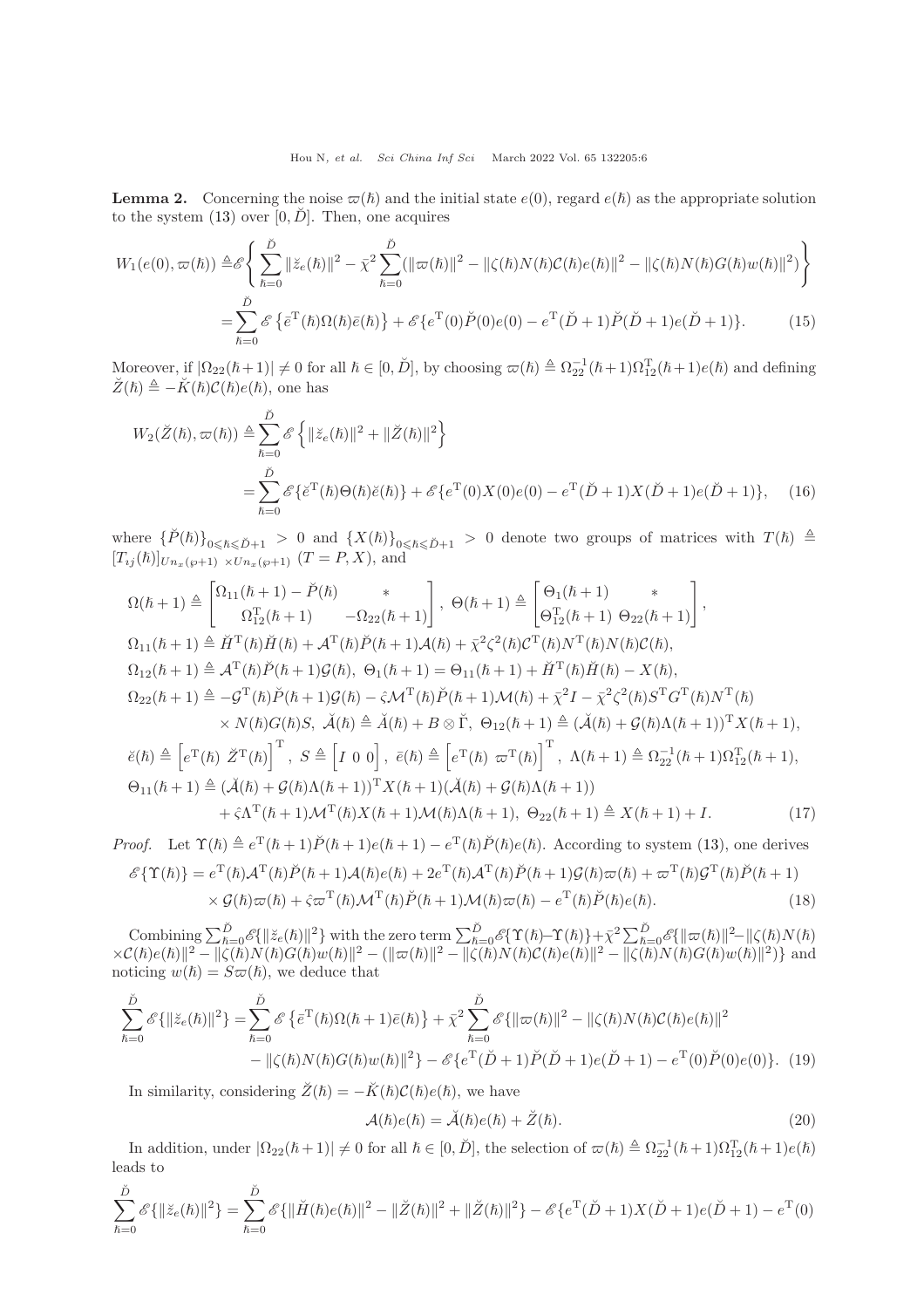Hou N, et al. Sci China Inf Sci March 2022 Vol. 65 132205:7

$$
\times X(0)e(0)\} + \sum_{\hbar=0}^{\tilde{D}} \mathscr{E}\{e^{T}(\hbar)(\check{\mathcal{A}}(\hbar) + \mathcal{G}(\hbar)\Lambda(\hbar+1))^{T} X(\hbar+1)(\check{\mathcal{A}}(\hbar) + \mathcal{G}(\hbar)\Lambda(\hbar+1))
$$
  
\n
$$
\times e(\hbar) - e^{T}(\hbar)X(\hbar)e(\hbar) + \hat{\varsigma}e^{T}(\hbar)\Lambda^{T}(\hbar+1)\mathcal{M}^{T}(\hbar)X(\hbar+1)\mathcal{M}(\hbar)\Lambda(\hbar+1)e(\hbar)
$$
  
\n
$$
+ 2e^{T}(\hbar)(\check{\mathcal{A}}(\hbar) + \mathcal{G}(\hbar)\Lambda(\hbar+1))^{T} X(\hbar+1)\check{Z}(\hbar) + \check{Z}^{T}(\hbar)X(\hbar+1)\check{Z}(\hbar)\}
$$
  
\n
$$
= \mathscr{E}\{e^{T}(0)X(0)e(0) - e^{T}(\check{D}+1)X(\check{D}+1)e(\check{D}+1)\} - \sum_{\hbar=0}^{\tilde{D}} \mathscr{E}\{\|\check{Z}(\hbar)\|^{2}\}
$$
  
\n
$$
+ \sum_{\hbar=0}^{\tilde{D}} \mathscr{E}\{\check{e}^{T}(\hbar)\Theta(\hbar+1)\check{e}(\hbar)\}.
$$
  
\n(21)

It is clear to see that Eqs. [\(15\)](#page-5-0) and [\(16\)](#page-5-1) are guaranteed, respectively, via [\(19\)](#page-5-2) and [\(21\)](#page-6-0).

Through employing the CSM as well as proofs by contradiction, NSCs would be put forward for designing the time-varying estimators [\(5\)](#page-3-0) under the prescribed performance requirement [\(11\)](#page-4-3).

<span id="page-6-4"></span>**Lemma 3.** Note that the DAL  $\bar{\chi} > 0$  and the matrix  $Q > 0$  are known. Considering the system [\(13\)](#page-4-4) with all nonzero  $\{\varpi(\hbar)\}_{0\leq \hbar\leq \check{D}}$ , the performance requirement [\(14\)](#page-4-5) is fulfilled if and only if there exists a series of matrices  $\{P(\hbar) > 0\}_{0 \leq \hbar \leq \tilde{D}}$  (under the final condition  $P(\tilde{D} + 1) = 0$ ) which ensures that the backward RRDE below:

<span id="page-6-1"></span>
$$
\Omega_{11}(\hbar + 1) + \Omega_{12}(\hbar + 1)\Omega_{22}^{-1}(\hbar + 1)\Omega_{12}^{T}(\hbar + 1) = \check{P}(\hbar)
$$
\n(22)

holds with

<span id="page-6-3"></span><span id="page-6-2"></span><span id="page-6-0"></span>
$$
\Omega_{22}(\hbar + 1) > 0 \quad \text{and} \quad \breve{P}(0) < \bar{\chi}^2 Q. \tag{23}
$$

*Proof.* Sufficiency. In terms of matrices  $\{\check{P}(\hbar) > 0\}_{0 \leq \hbar \leq \check{D}+1}$  in [\(22\)](#page-6-1), by considering [\(19\)](#page-5-2), we have

$$
\sum_{\hbar=0}^{\tilde{D}} \mathscr{E}\{||\tilde{z}_{e}(\hbar)||^{2}\} - \bar{\chi}^{2} \sum_{\hbar=0}^{\tilde{D}} \mathscr{E}\{||\varpi(\hbar)||^{2} - ||\zeta(\hbar)N(\hbar)\mathcal{C}(\hbar)e(\hbar)||^{2} - ||\zeta(\hbar)N(\hbar)G(\hbar)w(\hbar)||^{2}\}\
$$
\n
$$
= \mathscr{E}\{e^{\mathrm{T}}(0)\breve{P}(0)e(0) - e^{\mathrm{T}}(\breve{D} + 1)\breve{P}(\breve{D} + 1)e(\breve{D} + 1)\} + \sum_{\hbar=0}^{\tilde{D}} \mathscr{E}\{e^{\mathrm{T}}(\hbar)(\Omega_{11}(\hbar + 1) - \breve{P}(\hbar))e(\hbar)\}
$$
\n
$$
+ 2e^{\mathrm{T}}(\hbar)\Omega_{12}(\hbar + 1)\varpi(\hbar) - \varpi^{\mathrm{T}}(\hbar)\Omega_{22}(\hbar + 1)\varpi(\hbar)\}
$$
\n
$$
= \mathscr{E}\{e^{\mathrm{T}}(0)\breve{P}(0)e(0) - e^{\mathrm{T}}(\breve{D} + 1)\breve{P}(\breve{D} + 1)e(\breve{D} + 1)\}
$$
\n
$$
+ \sum_{\hbar=0}^{\tilde{D}} \mathscr{E}\{- (\varpi(\hbar) - \varpi^{*}(\hbar))^{\mathrm{T}}\Omega_{22}(\hbar + 1)(\varpi(\hbar) - \varpi^{*}(\hbar))\}, \tag{24}
$$

where  $\varpi^*(\hbar) \triangleq \Omega_{22}^{-1}(\hbar + 1)\Omega_{12}^{T}(\hbar + 1)e(\hbar)$ .

Owing to  $\Omega_{22}(\hbar+1) > 0$  and  $\check{P}(0) < \bar{\chi}^2 Q$ , for all nonzero  $\varpi(\hbar)$ , we derive from  $\check{P}(\check{D}+1) = 0$  that

$$
\bar{W} < \sum_{\hbar=0}^{\tilde{D}} \mathscr{E} \left\{ \|\ddot{z}_{e}(\hbar)\|^{2} - \bar{\chi}^{2}(\|\varpi(\hbar)\|^{2} - \|\zeta(\hbar)N(\hbar)\mathcal{C}(\hbar)e(\hbar)\|^{2} - \|\zeta(\hbar)N(\hbar)G(\hbar)w(\hbar)\|^{2}) \right\} \\ &- e^{\mathrm{T}}(0)\breve{P}(0)e(0) \\ &= -\sum_{\hbar=0}^{\tilde{D}} \mathscr{E}\left\{ (\varpi(\hbar) - \varpi^{*}(\hbar))^{\mathrm{T}} \Omega_{22}(\hbar + 1)(\varpi(\hbar) - \varpi^{*}(\hbar)) \right\} < 0, \tag{25}
$$

which is equivalent to [\(14\)](#page-4-5).

Necessity. In this stage, we are to validate that, as long as Eq. [\(14\)](#page-4-5) is met, there exists a feasible solution  $\check{P}(\hbar)$   $(0 \leq \hbar \leq \check{D} + 1)$  to [\(22\)](#page-6-1) meeting [\(23\)](#page-6-2) for all nonzero  $(\{\varpi(\hbar)\}\, e(0))$ . Actually, taking into account the final condition  $\tilde{P}(\tilde{D}+1) = 0$ , the RRDE [\(22\)](#page-6-1) is solved backward at all the time if  $\Omega_{22}(\hbar+1) > 0$  and  $\check{P}(0) < \bar{\chi}^2 Q$  for  $\hbar \in [0, \check{D}],$  which indicates that Eq. [\(22\)](#page-6-1) ceases the recursion for some  $\hbar = \dot{\tau} \in [0, \ \breve{D}]$  if  $\Omega_{22}(\dot{\tau} + 1)$  or  $\bar{\chi}^2 Q - \breve{P}(0)$  has one or more non-positive eigenvalues.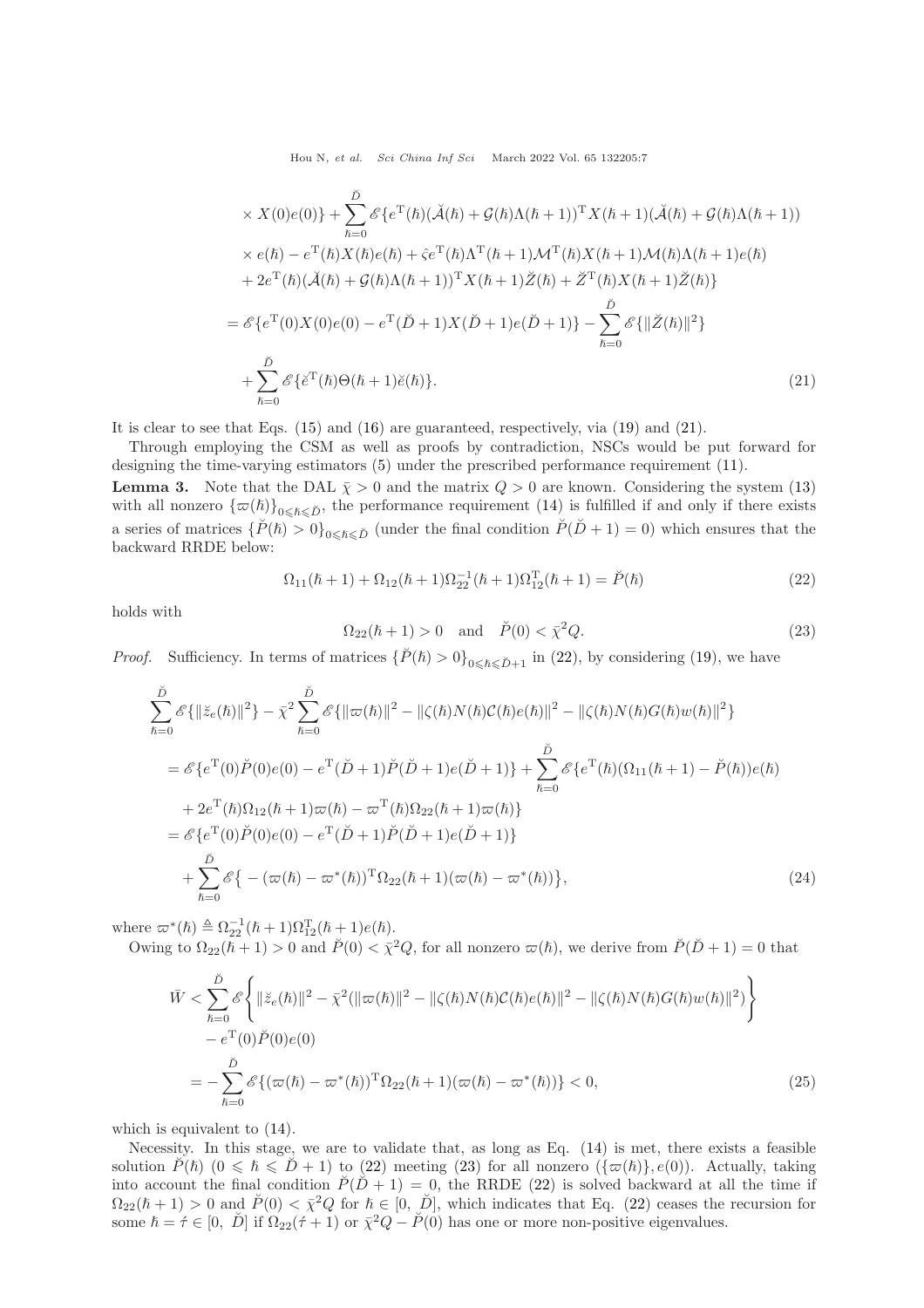The subsequent part of the proof is carried through contradiction. For the assumption that there is at least one non-positive eigenvalue for  $\Omega_{22}(\hbar+1)$  or  $\bar{\chi}^2 Q - \check{P}(0)$  at certain time step  $\hbar = \hat{\tau} \in [0, \Sigma]$ , we would like to verify that  $\bar{W} < 0$  cannot be fulfilled.

Case 1. We are to verify

$$
\varrho_{\ell}(\Omega_{22}(\hbar+1)) \leq 0, \quad \forall \hbar \in [0, \ \breve{D}], \quad \ell = 1, 2, \dots, \quad n_w \Longrightarrow \bar{W} \geq 0,\tag{26}
$$

where  $\rho_{\ell}(\Omega_{22}(\hbar+1))$  stands for the  $\ell$ th eigenvalue of  $\Omega_{22}(\hbar+1)$ .

In order to simplify the representation, we express the zero or negative eigenvalue of  $\Omega_{22}(\hbar+1)$  at time step  $\acute{\tau}$  as  $\varrho(\acute{\tau})$ , i.e.,  $\varrho(\acute{\tau}) \leq 0$ . In the following part, we will employ  $\varrho(\acute{\tau}) \leq 0$  to represent that there is some  $(\{\varpi(\hslash)\}, e(0)) \neq 0$  which causes  $\bar{W} \geq 0$ . First of all, choose  $e(0) \triangleq 0$  and

<span id="page-7-0"></span>
$$
\varpi(\hbar) = \begin{cases} 0, & \text{if } h \in [0, \hat{\tau}), \\ \psi(\hat{\tau}), & \text{if } h = \hat{\tau}, \\ \varpi^*(\hbar), & \text{if } h \in (\hat{\tau}, \check{D} + 1), \end{cases}
$$

where  $\psi(\tau)$  is the eigenvector of  $\Omega_{22}(\tau + 1)$  corresponding to  $\varrho(\tau)$ .

For  $0 \leq \hbar < \tau$ , according to [\(13\)](#page-4-4) with  $e(0) = 0$  as well as  $\varpi(\hbar) = 0$ , we acquire  $e(\hbar) = 0$   $(0 \leq \hbar \leq \tau)$ , so that  $\pi^*(\hbar) = \Omega_{22}^{-1}(\hbar + 1)\Omega_{12}^{T}(\hbar + 1)e(\hbar) = 0 \ (\hbar \in [0, \tau]).$ 

According to  $(24)$  and  $\varpi(\hslash)$ , we have

$$
\mathcal{E}\left\{\sum_{\hbar=0}^{\hat{\tau}-1} \|\ddot{z}_{e}(\hbar)\|^{2} - \bar{\chi}^{2} \sum_{\hbar=0}^{\hat{\tau}-1} (\|\varpi(\hbar)\|^{2} - \|\zeta(\hbar)N(\hbar)\mathcal{C}(\hbar)e(\hbar)\|^{2} - \|\zeta(\hbar)N(\hbar)G(\hbar)w(\hbar)\|^{2})\right\} = 0, \qquad (27)
$$
  

$$
\mathcal{E}\left\{\|\ddot{z}_{e}(\dot{\tau})\|^{2} - \bar{\chi}^{2}(\|\varpi(\dot{\tau})\|^{2} - \|\zeta(\dot{\tau})N(\dot{\tau})\mathcal{C}(\dot{\tau})e(\dot{\tau})\|^{2} - \|\zeta(\dot{\tau})N(\dot{\tau})G(\dot{\tau})v(\dot{\tau})\|^{2}) + \Upsilon(\dot{\tau}) - \Upsilon(\dot{\tau})\right\}
$$
  

$$
= \mathcal{E}\left\{-\varpi^{T}(\dot{\tau})\Omega_{22}(\dot{\tau}+1)\varpi(\dot{\tau}) - e^{T}(\dot{\tau}+1)\breve{P}(\dot{\tau}+1)e(\dot{\tau}+1)\right\}
$$
(28)

and

$$
\mathcal{E}\left\{\sum_{\hbar=\hat{\tau}+1}^{\tilde{D}}\|\ddot{z}_{e}(\hbar)\|^{2} - \bar{\chi}^{2}\sum_{\hbar=\hat{\tau}+1}^{\tilde{D}}(\|\varpi(\hbar)\|^{2} - \|\zeta(\hbar)N(\hbar)\mathcal{C}(\hbar)e(\hbar)\|^{2} - \|\zeta(\hbar)N(\hbar)G(\hbar)w(\hbar)\|^{2})\right\}
$$
  
\n
$$
= \mathcal{E}\left\{e^{T}(\hat{\tau}+1)\breve{P}(\hat{\tau}+1)e(\hat{\tau}+1)-e^{T}(\breve{D}+1)\breve{P}(\breve{D}+1)e(\breve{D}+1)-\sum_{\hbar=\hat{\tau}+1}^{\tilde{D}}(\varpi(\hbar)-\varpi^{*}(\hbar))^{T}\right\}
$$
  
\n
$$
\times \Omega_{22}(\hbar+1)(\varpi(\hbar)-\varpi^{*}(\hbar))\right\} = \mathcal{E}\left\{e^{T}(\hat{\tau}+1)\breve{P}(\hat{\tau}+1)e(\hat{\tau}+1)\right\}.
$$
 (29)

From  $(27)$ – $(29)$ , we derive

$$
\overline{W} = -\overline{\omega}^{\mathrm{T}}(\overline{\tau})\Omega_{22}(\overline{\tau} + 1)\overline{\omega}(\overline{\tau}) = -\psi^{\mathrm{T}}(\overline{\tau})\Omega_{22}(\overline{\tau} + 1)\psi(\overline{\tau}) = -\varrho(\overline{\tau})\|\psi(\overline{\tau})\|^{2} \geqslant 0,
$$

which violates the condition  $\bar{W} < 0$ . Therefore, we conclude that  $\Omega_{22}(\hbar + 1) > 0$ .

Case 2. It remains to testify

<span id="page-7-1"></span>
$$
\Omega_{22}(\hbar + 1) > 0 \text{ and } \breve{P}(0) \ge \bar{\chi}^2 Q, \quad \forall \hbar \in [0, \breve{D}] \Longrightarrow \bar{W} \ge 0. \tag{30}
$$

Choose  $\varpi(\hbar) \triangleq \varpi^*(\hbar)$ . It is shown by [\(24\)](#page-6-3) that

$$
\bar{W} = \mathcal{E}\{e^{T}(0)\breve{P}(0)e(0) - e^{T}(\breve{D}+1)\breve{P}(\breve{D}+1)e(\breve{D}+1)\} + \sum_{\hbar=0}^{\breve{D}} \mathcal{E}\{- (\varpi(\hbar) - \varpi^{*}(\hbar))^{T}\Omega_{22}(\hbar + 1) \times (\varpi(\hbar) - \varpi^{*}(\hbar))\} - \bar{\chi}^{2}e^{T}(0)Qe(0) = \mathcal{E}\{e^{T}(0)(\breve{P}(0) - \bar{\chi}^{2}Q)e(0)\}.
$$

For  $e(0) \neq 0$ , it is clear that  $\overline{W} \geq 0$ , which contradicts the condition  $\overline{W} < 0$ .

Based on Lemmas [2](#page-5-3) and [3,](#page-6-4) we are prepared to develop the algorithm for the design of estimators [\(5\)](#page-3-0).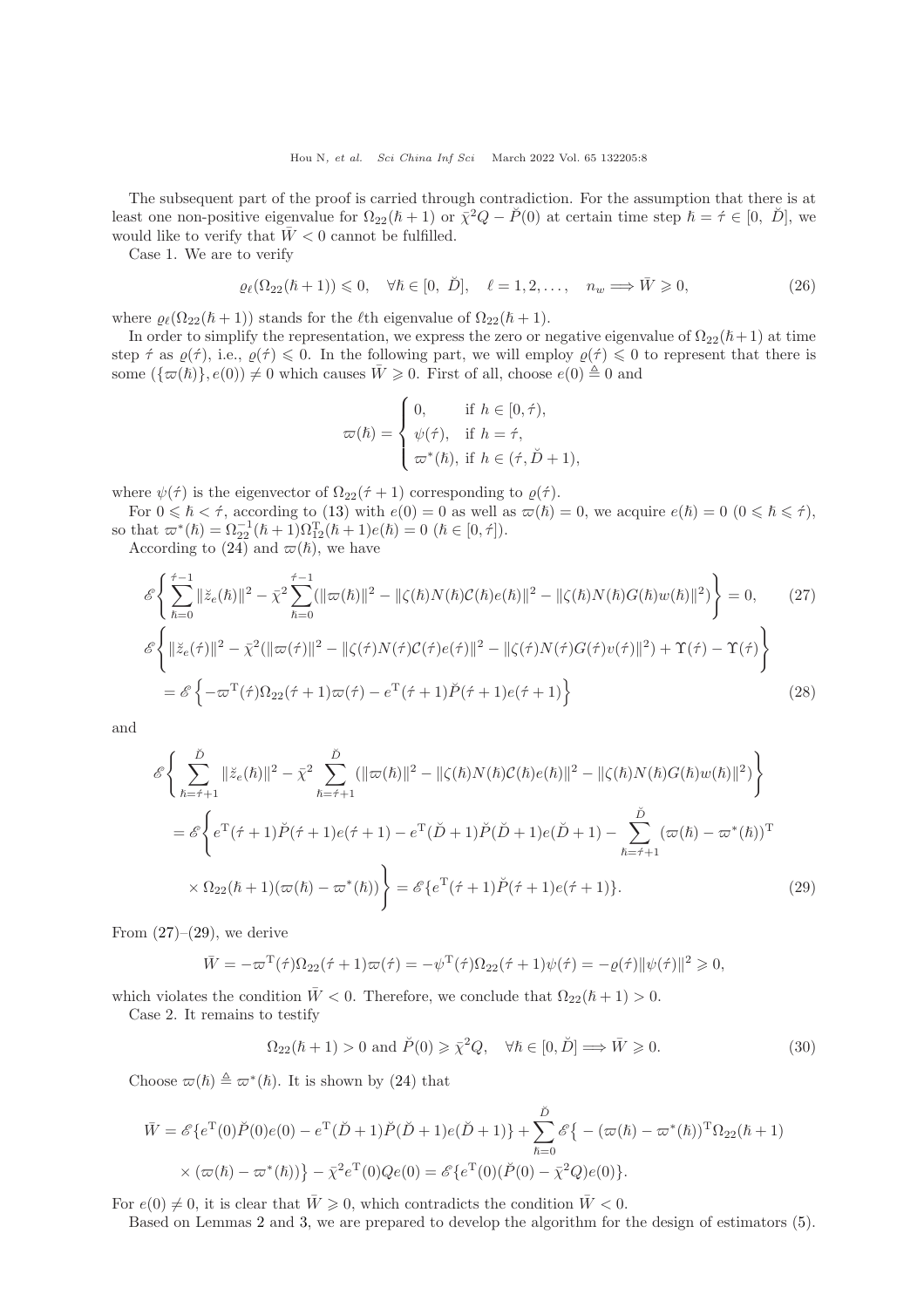<span id="page-8-3"></span>**Theorem 1.** Take the TVCN [\(1\)](#page-2-1) over the finite horizon  $[0, \tilde{D}]$  into consideration. For a known DAL  $\bar{\chi} > 0$  and a matrix  $Q > 0$ , the finite-horizon estimators [\(5\)](#page-3-0) fulfil the performance constraint [\(11\)](#page-4-3) for all nonzero  $\{\varpi(\hslash)\}_{0\leq \hslash\leq \check{D}}$  if Eq. [\(22\)](#page-6-1) and the following RRDE:

<span id="page-8-1"></span>
$$
\Theta_{11}(\hbar + 1) + \breve{H}^{T}(\hbar)\breve{H}(\hbar) - \Theta_{12}(\hbar + 1)\Theta_{22}^{-1}(\hbar + 1)\Theta_{12}^{T}(\hbar + 1) = X(\hbar)
$$
\n(31)

hold with a series of solutions  $\{\aleph(\hbar)\}_{0\leq \hbar\leq \breve{D}} (\aleph = \breve{P}, X, K)$  conforming to

$$
\breve{P}(\breve{D} + 1) = X(\breve{D} + 1) = 0,\tag{32}
$$

$$
\Theta_{22}(\hbar + 1) > 0, \ \ \Omega_{22}(\hbar + 1) > 0, \ \ \breve{P}(0) < \bar{\chi}^2 Q,\tag{33}
$$

<span id="page-8-2"></span><span id="page-8-0"></span>
$$
\breve{K}^*(\hbar) = \arg\min_{\breve{K}(\hbar)} \| - \breve{K}(\hbar)\mathcal{C}(\hbar) + \Theta_{22}^{-1}(\hbar + 1)\Theta_{12}^{\mathrm{T}}(\hbar + 1)\|_F,\tag{34}
$$

where other parameters are shown in Lemma [2.](#page-5-3)

*Proof.* First, as long as there are  $\{P(\hbar)\}_{0\leq \hbar \leq \tilde{D}}$  meeting [\(22\)](#page-6-1) and [\(33\)](#page-8-0), it is convenient to obtain from Lemma [3](#page-6-4) that the EED [\(13\)](#page-4-4) fulfills the performance requirement [\(14\)](#page-4-5). Under such a situation, the worst-case disturbance is able to be represented by  $\varpi^*(\hbar) = \Omega_{22}^{-1}(\hbar + 1)\Omega_{12}^T(\hbar + 1)e(\hbar)$ . Then, through utilizing the worst-case disturbance, our target is to design the gain matrices  $K_i(\hbar)$   $(i = 1, \ldots, u)$  of the estimators [\(5\)](#page-3-0). By virtue of the CSM, we derive from Lemma [2](#page-5-3) that

$$
W_2(\breve{Z}(\hbar), \varpi(\hbar)) = \sum_{\hbar=0}^{\breve{D}} \mathscr{E} \left\{ e^{\mathrm{T}}(\hbar) (\Theta_{11}(\hbar+1) + \breve{H}^{\mathrm{T}}(\hbar) \breve{H}(\hbar) - X(\hbar) - \Theta_{12}(\hbar+1) \Theta_{22}^{-1}(\hbar+1)) \times \Theta_{12}^{\mathrm{T}}(\hbar+1) \right\}
$$
  
\n
$$
\times \Theta_{12}^{\mathrm{T}}(\hbar+1) e(\hbar) + (\breve{Z}(\hbar) - \breve{Z}^*(\hbar))^{\mathrm{T}} \Theta_{22}(\hbar+1) (\breve{Z}(\hbar) - \breve{Z}^*(\hbar)) \right\}
$$
  
\n
$$
+ \mathscr{E} \left\{ e^{\mathrm{T}}(0) X(0) e(0) - e^{\mathrm{T}} (\breve{D} + 1) X(\breve{D} + 1) e(\breve{D} + 1) \right\}
$$
  
\n
$$
\leqslant \sum_{\hbar=0}^{\breve{D}} \mathscr{E} \left\{ e^{\mathrm{T}}(\hbar) (\Theta_{11}(\hbar+1) + \breve{H}^{\mathrm{T}}(\hbar) \breve{H}(\hbar) - X(\hbar) - \Theta_{12}(\hbar+1) \Theta_{22}^{-1}(\hbar+1)) \times \Theta_{12}^{\mathrm{T}}(\hbar+1) \right\}
$$
  
\n
$$
\times \Theta_{12}^{\mathrm{T}}(\hbar+1) e(\hbar) + || - \breve{K}(\hbar) \mathcal{C}(\hbar) + \Theta_{22}^{-1}(\hbar+1) \Theta_{12}^{\mathrm{T}}(\hbar+1) ||^2_F
$$
  
\n
$$
\times ||\Theta_{22}(\hbar+1)||_F ||e(\hbar)||^2 \right\} + \mathscr{E} \left\{ e^{\mathrm{T}}(0) X(0) e(0) - e^{\mathrm{T}} (\breve{D} + 1) X(\breve{D} + 1) e(\breve{D} + 1) \right\}, (35)
$$

where  $\check{Z}^*(\hbar) \triangleq -\Theta_{22}^{-1}(\hbar+1)\Theta_{12}^{\mathrm{T}}(\hbar+1)e(\hbar)$ . Moreover, it is proved that the gain parameters  $K_i(\hbar)$  $(i = 1, \ldots, u)$  fulfill [\(31\)](#page-8-1) and [\(34\)](#page-8-2), which finishes the proof.

Remark 3. In this stage, NSCs have been acquired in Theorem [1](#page-8-3) for the beingness of estimators [\(5\)](#page-3-0) by virtue of Lemmas [2](#page-5-3) and [3,](#page-6-4) which ensure the fulfillment of the prescribed performance constraint [\(11\)](#page-4-3). To be more specific, from one aspect, if there exists a solution to the backward RRDEs [\(22\)](#page-6-1) and [\(31\)](#page-8-1) satisfying [\(33\)](#page-8-0) and [\(34\)](#page-8-2), then the performance constraint [\(11\)](#page-4-3) is satisfied. From another aspect, under the condition that the EED  $(9)-(10)$  $(9)-(10)$  fulfils the performance constraint  $(11)$ , then the backward RRDEs [\(22\)](#page-6-1) and [\(31\)](#page-8-1) have a solution conforming to [\(33\)](#page-8-0) and [\(34\)](#page-8-2).

Usually, it is of some difficulties to deal with the optimization problem [\(34\)](#page-8-2). For enhancing the convenience of realization, the gains  $K_i(\hbar)$   $(i = 1, \ldots, u)$  can be computed through adopting the Moore-Penrose pseudoinverse, and it would be discussed in the theorem below.

<span id="page-8-7"></span>**Theorem 2.** Set the DAL  $\bar{\chi} > 0$ , the matrix  $Q > 0$ , the constants  $\theta(\hbar) > 0$ , and  $\epsilon(\hbar) > 0$ . The EED [\(9\)](#page-4-2)-[\(10\)](#page-4-1) fulfills the  $H_{\infty}$  performance requirement [\(11\)](#page-4-3) for all nonzero noise sequence  $\{\varpi(\hbar)\}_{0\leq \hbar\leq \tilde{D}}$  as long as there is a set of solutions  $\{\check{P}(\hbar), X(\hbar), K_{\iota}(\hbar)\}\mathfrak{g}_{\leq \hbar \leq \check{D}, i=1,\ldots,u}$  to the RRDEs below:

<span id="page-8-4"></span>
$$
\Omega_{11}(\hbar + 1) + \bar{\Omega}_{12}(\hbar + 1)\bar{\Omega}_{22}^{-1}(\hbar + 1)\bar{\Omega}_{12}^{T}(\hbar + 1) = \breve{P}(\hbar),
$$
\n(36)

<span id="page-8-5"></span>
$$
\bar{\Theta}_{11}(\hbar+1) + \breve{H}^{T}(\hbar)\breve{H}(\hbar) - \bar{\Theta}_{12}(\hbar+1)\Theta_{22}^{-1}(\hbar+1)\bar{\Theta}_{12}^{T}(\hbar+1) = X(\hbar)
$$
\n(37)

with

<span id="page-8-6"></span>
$$
\breve{P}(\breve{D} + 1) = X(\breve{D} + 1) = 0,\tag{38}
$$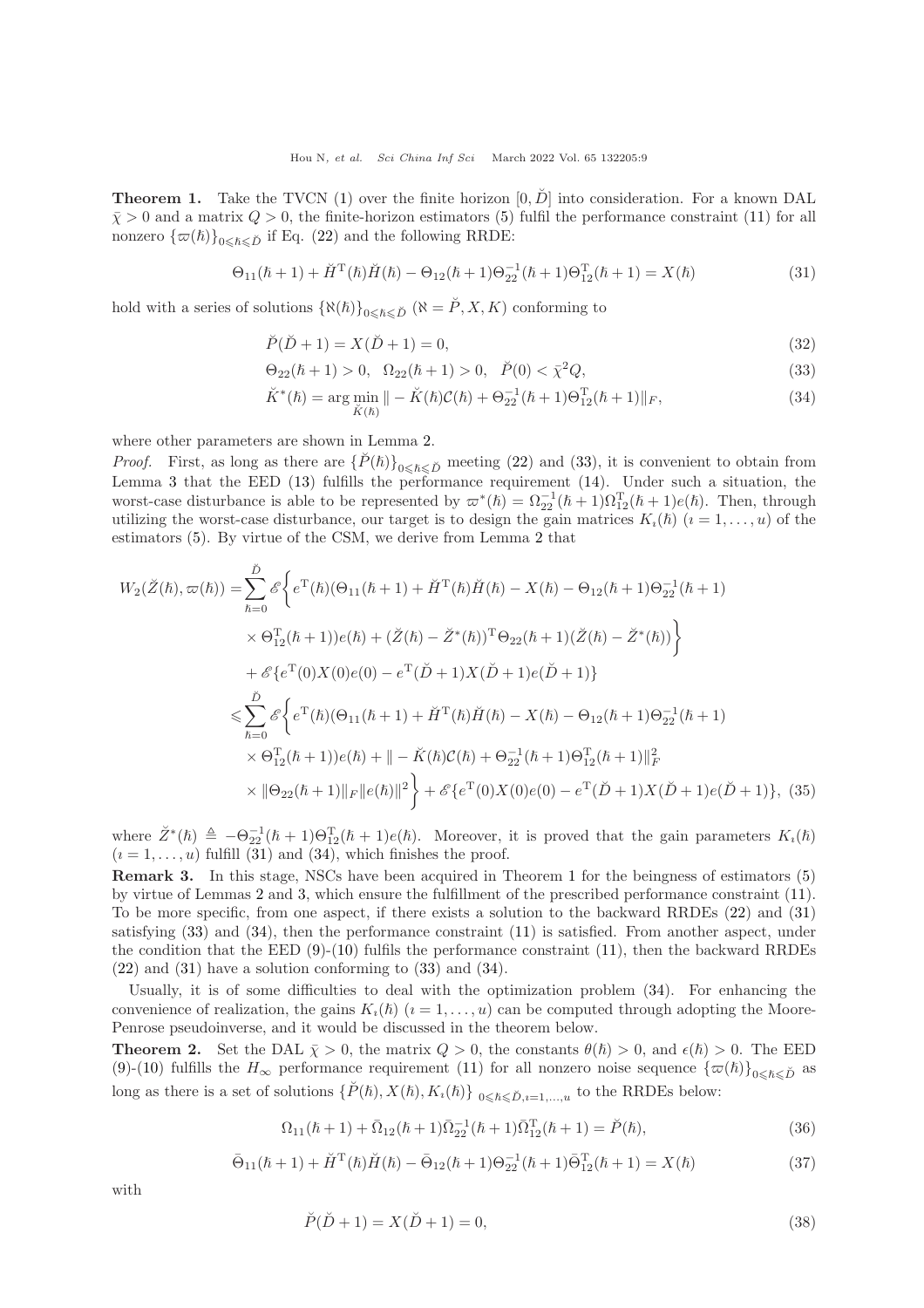Hou N, et al. Sci China Inf Sci March 2022 Vol. 65 132205:10

$$
\overline{\Omega}_{22}(\hbar+1) > 0, \quad \breve{P}(0) < \overline{\chi}^2 Q, \quad \Theta_{22}(\hbar+1) > 0,\tag{39}
$$

<span id="page-9-0"></span>
$$
\breve{K}^*(\hbar) = Z^{\dagger}(\hbar + 1)\Phi(\hbar + 1)\mathcal{C}^{\dagger}(\hbar),\tag{40}
$$

<span id="page-9-1"></span>
$$
Y(\hbar) \leqslant \epsilon(\hbar)I,\tag{41}
$$

where

$$
\bar{\mathcal{G}}(\hbar) \triangleq \left[\tilde{E}(\hbar) - \theta^{-1}(\hbar)I - \zeta^{-1}(\hbar)\bar{\zeta}\tilde{M}(\hbar) - \zeta^{-1}(\hbar)\bar{\zeta}\tilde{M}(\hbar)\right], \quad \bar{\mathcal{M}}(\hbar) \triangleq \left[0 \ 0 \ \zeta^{-1}(\hbar)\tilde{M}(\hbar) \ \zeta^{-1}(\hbar)\tilde{M}(\hbar)\right],
$$
\n
$$
\bar{\Omega}_{12}(\hbar + 1) \triangleq \mathcal{A}^{T}(\hbar)\tilde{P}(\hbar + 1)\bar{\mathcal{G}}(\hbar), \quad \bar{\Lambda}(\hbar + 1) \triangleq \bar{\Omega}_{22}^{-1}(\hbar + 1)\bar{\Omega}_{12}^{T}(\hbar + 1), \quad \bar{S} \triangleq \left[I \ 0 \ 0 \ 0\right],
$$
\n
$$
\bar{\Omega}_{22}(\hbar + 1) \triangleq -\bar{\mathcal{G}}^{T}(\hbar)\tilde{P}(\hbar + 1)\bar{\mathcal{G}}(\hbar) - \hat{\zeta}\bar{\mathcal{M}}^{T}(\hbar)\tilde{P}(\hbar + 1)\bar{\mathcal{M}}(\hbar) + \bar{\chi}^{2}I - \bar{\chi}^{2}\zeta^{2}(\hbar)\bar{S}^{T}G^{T}(\hbar)N^{T}(\hbar)
$$
\n
$$
\times N(\hbar)G(\hbar)\bar{S} - \epsilon(\hbar)\bar{S}^{T}\bar{S},
$$
\n
$$
\bar{\Theta}_{12}(\hbar + 1) \triangleq (\tilde{\mathcal{A}}(\hbar) + \bar{\mathcal{G}}(\hbar)\bar{\Lambda}(\hbar + 1))^{T}X(\hbar + 1),
$$
\n
$$
\bar{\Theta}_{11}(\hbar + 1) \triangleq (\tilde{\mathcal{A}}(\hbar) + \bar{\mathcal{G}}(\hbar)\bar{\Lambda}(\hbar + 1))^{T}X(\hbar + 1)(\tilde{\mathcal{A}}(\hbar) + \bar{\mathcal{G}}(\hbar)\bar{\Lambda}(\hbar + 1)) + \hat{\zeta}\bar{\Lambda}^{T}(\hbar + 1)\bar{\mathcal{M}}^{T}(\hbar)
$$
\n
$$
\times X(\hbar + 1)\bar{\mathcal{M}}(\hbar)\bar{\Lambda}(\hbar + 1
$$

*Proof.* Let  $v(\hbar) \triangleq \theta(\hbar)\breve{K}(\hbar)G(\hbar)w(\hbar)$ , where  $\theta(\hbar) > 0$  is introduced to produce additional degree of freedom in the process of designing the estimators. With the selection of  $\breve{w}(h) \triangleq [w^{\mathrm{T}}(h) v^{\mathrm{T}}(h) (\zeta(h) F(h))]$  $\times N(\hbar)C(\hbar)e(\hbar))^T$   $(\zeta(\hbar)F(\hbar)N(\hbar)G(\hbar)w(\hbar))^T$  <sup>T</sup>, Eq. [\(13\)](#page-4-4) is rewritten in the expression as follows:

$$
e(\hbar + 1) = \mathcal{A}(\hbar)e(\hbar) + \bar{\mathcal{G}}(\hbar)\breve{w}(\hbar) - \tilde{\varsigma}(\hbar)\bar{\mathcal{M}}(\hbar)\breve{w}(\hbar), \tag{43}
$$

$$
\breve{z}_e(\hbar) = \breve{H}(\hbar)e(\hbar). \tag{44}
$$

Furthermore, regarding Lemma [1,](#page-4-6) we recognize that Eq. [\(40\)](#page-9-0) is a solution to the optimization issue below:

<span id="page-9-3"></span>
$$
\min_{\breve{K}(\hslash)} \|Z(\hslash+1)\breve{K}(\hslash)\mathcal{C}(\hslash)-\Phi(\hslash+1)\|_F,
$$

which is further described by

<span id="page-9-2"></span>
$$
\min_{\breve{K}(\hbar)} \| - \breve{K}(\hbar) \mathcal{C}(\hbar) + \Theta_{22}^{-1} (\hbar + 1) \bar{\Theta}_{12}^{\mathrm{T}} (\hbar + 1) \|_{F}.
$$
\n(45)

According to [\(19\)](#page-5-2) and Theorem [1,](#page-8-3) by assuming that there is a series of solutions to the RRDEs [\(36\)](#page-8-4) and  $(37)$  with  $(38)–(41)$  $(38)–(41)$ , we have

$$
\sum_{\hbar=0}^{\tilde{D}} \mathscr{E}\left\{ \|\ddot{z}_{e}(\hbar)\|^{2} \right\} = \sum_{\hbar=0}^{\tilde{D}} \mathscr{E}\left\{ e^{T}(\hbar)(\Omega_{11}(\hbar+1) - \breve{P}(\hbar) + \bar{\Omega}_{12}(\hbar+1)\bar{\Omega}_{22}^{-1}(\hbar+1)\bar{\Omega}_{12}^{T}(\hbar+1))e(\hbar) - (\breve{w}(\hbar) - \breve{w}^{*}(\hbar))^{T}\bar{\Omega}_{22}(\hbar+1)(\breve{w}(\hbar) - \breve{w}^{*}(\hbar)) \right\} - \mathscr{E}\left\{ e^{T}(\breve{D}+1)\breve{P}(\breve{D}+1)e(\breve{D}+1) - e^{T}(0)\breve{P}(0)e(0) \right\} - \sum_{\hbar=0}^{\tilde{D}} \mathscr{E}\left\{ \epsilon(\hbar)(\bar{S}\breve{w}(\hbar))^{T}(\bar{S}\breve{w}(\hbar)) \right\} + \bar{\chi}^{2} \sum_{\hbar=0}^{\tilde{D}} \mathscr{E}\left\{ \|\breve{w}(\hbar)\|^{2} - \|\zeta(\hbar)N(\hbar)C(\hbar)e(\hbar)\|^{2} - \|\zeta(\hbar)N(\hbar)G(\hbar)w(\hbar)\|^{2} \right\} - \langle \bar{\chi}^{2}e^{T}(0)Qe(0) + \bar{\chi}^{2} \sum_{\hbar=0}^{\tilde{D}} \mathscr{E}\left\{ \|\varpi(\hbar)\|^{2} - \|\zeta(\hbar)N(\hbar)C(\hbar)e(\hbar)\|^{2} - \|\zeta(\hbar)N(\hbar) - \langle \zeta(\hbar)N(\hbar) - \langle \zeta(\hbar)N(\hbar) \rangle \right\} - \langle \zeta(\hbar)w(\hbar)\|^{2} \right\} + \sum_{\hbar=0}^{\tilde{D}} \mathscr{E}\left\{ \varpi^{T}(\hbar)S^{T}(Y(\hbar) - \epsilon(\hbar)I)S\varpi(\hbar) \right\}, \tag{46}
$$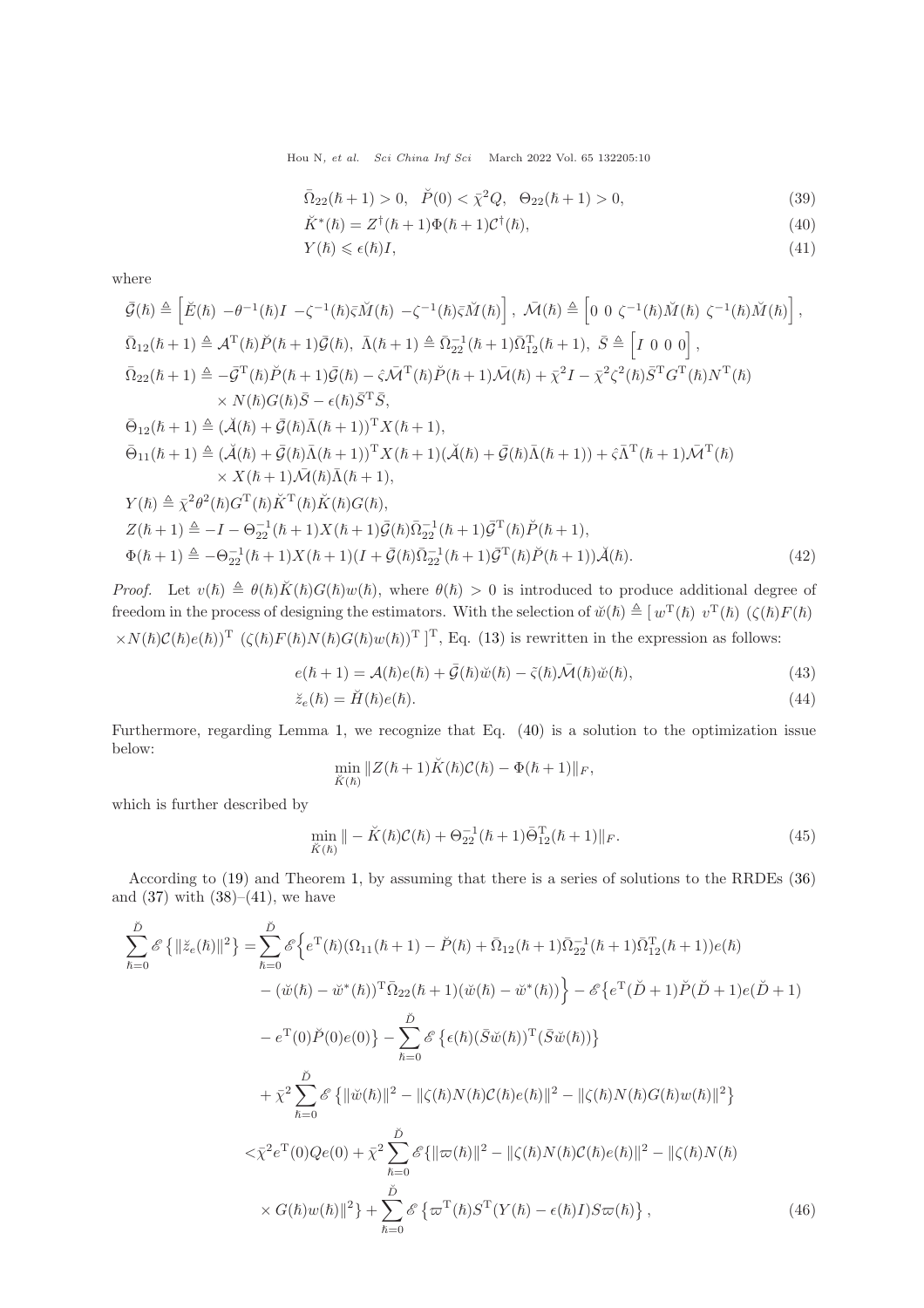where  $\breve{w}(\hbar) \triangleq \breve{w}^*(\hbar) = \bar{\Omega}_{22}^{-1}(\hbar + 1)\bar{\Omega}_{12}^{T}(\hbar + 1)e(\hbar).$ 

By employing [\(41\)](#page-9-1), it is shown based on [\(46\)](#page-9-2) that

$$
\sum_{\hbar=0}^{\check{D}} \mathscr{E}\left\{\|\breve{z}_{e}(\hbar)\|^{2}\right\} < \bar{\chi}^{2} e^{T}(0) Q e(0) + \bar{\chi}^{2} \sum_{\hbar=0}^{\check{D}} (\|\varpi(\hbar)\|^{2} - \|\zeta(\hbar)N(\hbar)\mathcal{C}(\hbar)e(\hbar)\|^{2} - \|\zeta(\hbar)N(\hbar)G(\hbar)w(\hbar)\|^{2}).
$$

We make a conclusion that the estimators  $(5)$  ensure that system  $(9)-(10)$  $(9)-(10)$  fulfills the performance requirement [\(11\)](#page-4-3).

Based on Theorem [2,](#page-8-7) the time-varying state estimator design (TVSED) algorithm is developed which is shown in Algorithm [1.](#page-10-1)

#### <span id="page-10-1"></span>Algorithm 1 TVSED algorithm

- 1: Choose the DAL  $\bar{\chi}$  and the matrix  $Q > 0$ , and set  $\hbar = \check{D}$ .
- 2: Calculate  $\Theta_{22}(\hbar+1)$  and  $\overline{\Omega}_{22}(\hbar+1)$  with given  $X(\hbar+1)$  and  $\breve{P}(\hbar+1)$  according to [\(17\)](#page-5-4) and [\(42\)](#page-9-3), respectively. Besides, the gain parameters  $K_{\alpha}(\hbar)$   $(i = 1, \ldots, n)$  of the estimators [\(5\)](#page-3-0) are computed in accordance with [\(40\)](#page-9-0).
- 3: If  $\overline{\Omega}_{22}(\hbar+1) \neq 0$  and  $\Theta_{22}(\hbar+1) \neq 0$ , then compute [\(36\)](#page-8-4) and [\(37\)](#page-8-5) to acquire  $\check{P}(\hbar)$  and  $X(\hbar)$ , respectively, and continue to Step 4; otherwise this algorithm is infeasible and quit.
- 4: In case  $\hbar \neq 0$ ,  $\bar{\Omega}_{22}(\hbar + 1) > 0$  and  $\Theta_{22}(\hbar + 1) > 0$ , set  $\hbar = \hbar 1$  and go back to Step 2; else continue to Step 5.
- 5: If  $\check{P}(0) \geq \bar{\chi}^2 Q$  or  $\bar{\Omega}_{22}(\hbar + 1) \leq 0$  or  $\Theta_{22}(\hbar + 1) \leq 0$ , this algorithm is infeasible and quit.

**Remark 4.** Via the CSM, the finite-horizon resilient  $H_{\infty}$  estimation issue has already been solved with respect to TVCN [\(1\)](#page-2-1). The occurrence of gain variations may be random which is represented by the probability distribution of a Gaussian random variable. The results of Theorem [2](#page-8-7) contain the total important factors of the complex networks such as time-varying parameters and the probabilistic information of the randomly occurring gain variations. NSCs are put forward to guarantee that the  $H_{\infty}$ performance demand  $(11)$  is fulfilled concerning the overall EED  $(9)-(10)$  $(9)-(10)$ , and the estimator gains are expressed in [\(40\)](#page-9-0) via utilizing the Moore-Penrose pseudoinverse. To be specific, Theorem 2 possesses little conservatism due to the fact that the obtained conditions are both sufficient and necessary.

**Remark 5.** Until now, we have finished discussing the finite-horizon  $H_{\infty}$  performance of the resilient state estimators for TVCNs involving integral measurements of partial nodes, and designing gains of such estimators. Under the existing research framework of SE for TVCNs, the innovations of this paper are stressed below: (1) the finite-horizon resilient SE issue is new, which is based on integral measurements from a portion of network nodes; and (2) the developed design algorithm of time-varying state estimators is new as it is composed of NSCs which guarantee that the finite-horizon resilient estimators exist. To testify the correctness of the design algorithm of the finite-horizon/time-varying state estimators, a specific simulation is done in Section 4.

#### <span id="page-10-0"></span>4 Simulation results

Consider a 6-node TVCN  $(1)$  over the finite horizon  $[0, 60]$ , where the following parameters are used:

$$
\wp = 2, \quad \bar{\chi} = 1, \quad \zeta(\hbar) = 1, \quad \bar{\varsigma} = 0.5, \quad \hat{\varsigma} = 0.02, \quad Q = 3I,
$$
\n
$$
\Gamma = \text{diag}\{0.53, 0.55\}, \quad E_i(\hbar) = \begin{bmatrix} 0.2 \sin(3\hbar) & 0.5 \end{bmatrix}^T,
$$
\n
$$
B = \begin{bmatrix} -0.4 & 0.15 & 0.08 & 0.12 & 0.03 & 0.02 \\ 0.15 & -0.4 & 0.02 & 0.07 & 0.08 & 0.08 \\ 0.08 & 0.02 & -0.22 & 0.04 & 0.04 & 0.04 \\ 0.12 & 0.07 & 0.04 & -0.3 & 0.04 & 0.03 \\ 0.03 & 0.08 & 0.04 & 0.04 & -0.28 & 0.09 \\ 0.02 & 0.08 & 0.04 & 0.03 & 0.09 & -0.26 \end{bmatrix}, \quad A_i(\hbar) = \begin{bmatrix} -0.02 \sin(5\hbar) & 0.02 \\ 0.04 & 0.04 \end{bmatrix}, \quad H_i(\hbar) = \begin{bmatrix} 0.3 & 0.1 \\ 0.5 & 0.2 \end{bmatrix},
$$
\n
$$
M_i(\hbar) = \begin{bmatrix} I \\ I \\ I \end{bmatrix}, \quad N_i(\hbar) = \begin{bmatrix} 0.3 & 0.3 \\ 0.3 & 0.3 \end{bmatrix}, \quad i = 1, 2, ..., 6,
$$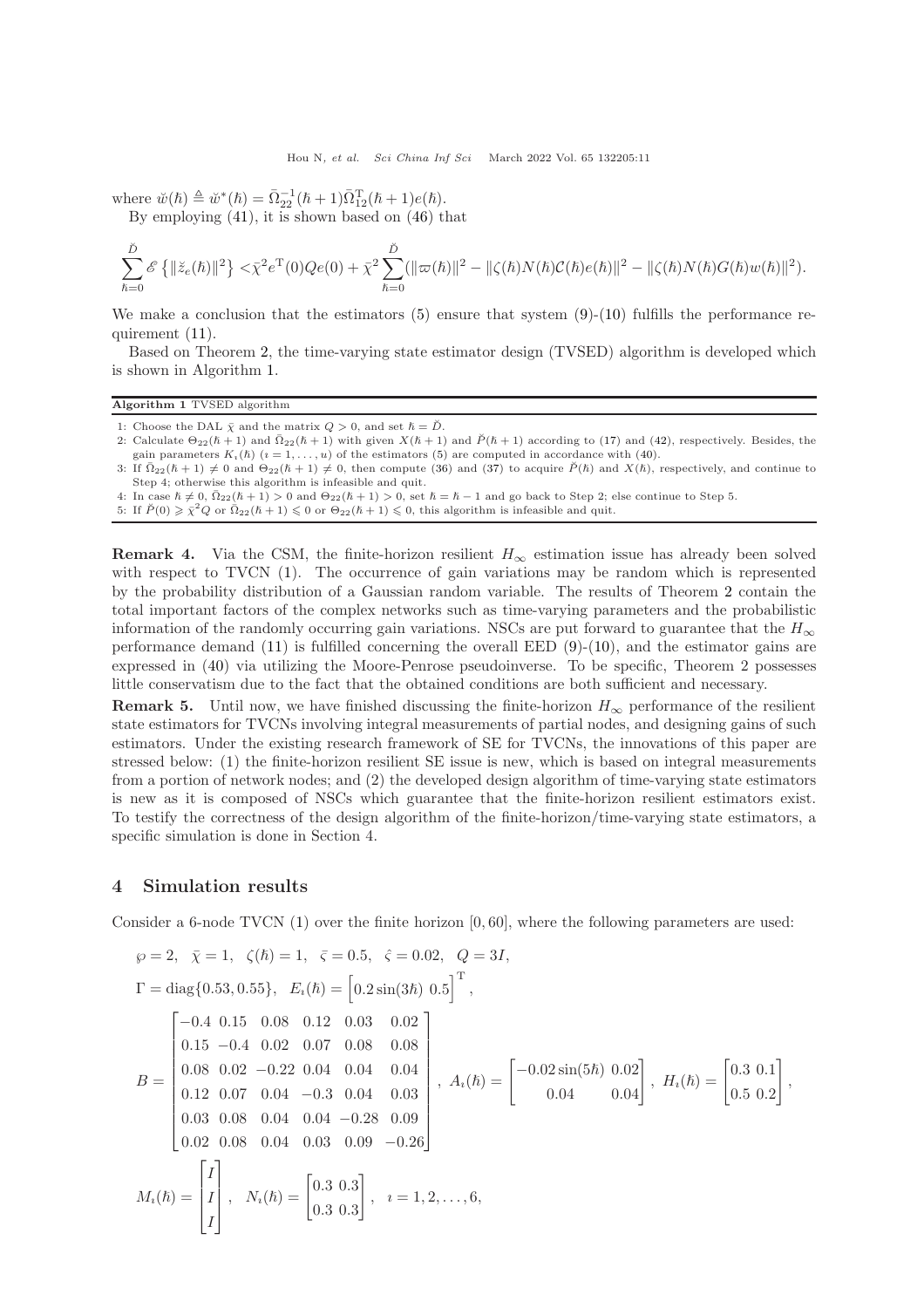<span id="page-11-1"></span>

|              | $\hslash=0$              | $\hslash=1$         | $\cdots$ | $\hslash = 59$                 |
|--------------|--------------------------|---------------------|----------|--------------------------------|
| $K_1(\hbar)$ | $-0.1558 - 0.0167$       | $-0.1997$ 0.0312    | $\cdots$ | $-0.5796 -0.8951$              |
|              | $-0.1542$<br>0.15        | $-0.2201$ 0.2028    |          | $-0.2214 - 0.3416$             |
|              | $\overline{0}$<br>0.8333 | $1.1899 - 0.2853$   |          | $\theta$<br>$\theta$           |
|              | 1.0417<br>$-0.8333$      | $1.4874 - 1.1899$   |          | $\theta$<br>$\theta$           |
|              | 0.8333<br>$\overline{0}$ | $1.1899 - 0.2853$   |          | $\theta$<br>$\theta$           |
|              | $1.0417 - 0.8333$        | $1.4874 - 1.1899$   |          | $\mathbf{0}$<br>$\overline{0}$ |
| $K_2(\hbar)$ | $-0.1558 - 0.0167$       | $-0.1997$ 0.0312    | $\cdots$ | $-0.5788 - 0.894$              |
|              | $-0.1542$<br>0.15        | $-0.2201$ 0.2028    |          | $-0.2210 -0.3412$              |
|              | 0.8333<br>$\overline{0}$ | $1.1899 - 0.2853$   |          | $\mathbf{0}$<br>$\mathbf{0}$   |
|              | $-0.8333$<br>1.0417      | $1.4874 - 1.1899$   |          | $\theta$<br>$\theta$           |
|              | 0.8333<br>$\overline{0}$ | $1.1899 - 0.2853$   |          | $\theta$<br>$\theta$           |
|              | $1.0417 - 0.8333$        | $1.4874 - 1.1899$   |          | $\theta$<br>$\theta$           |
| $K_3(\hbar)$ | $-0.0763 - 0.0167$       | $-0.0862$ 0.0040    | $\cdots$ | $-0.5928 - 0.9466$             |
|              | $-0.0510$ 0.0675         | $-0.0728$ 0.0849    |          | $-0.2263 - 0.3614$             |
|              | 0.8333<br>$\overline{0}$ | $-0.2853$<br>1.1899 |          | $\theta$<br>$\theta$           |
|              | $-0.8333$<br>1.0417      | 1.4873<br>$-1.1899$ |          | $\theta$<br>$\theta$           |
|              | 0.8333<br>$\overline{0}$ | $-0.2853$<br>1.19   |          | $\theta$<br>$\theta$           |
|              | $-0.8333$<br>1.0417      | 1.4876<br>$-1.19$   |          | $\mathbf{0}$<br>$\mathbf{0}$   |

Table 1 Gain parameters of finite-horizon partial-nodes-based state estimators

$$
C_j(\hbar) = \begin{bmatrix} 0.4 & 0.1 \sin(5\hbar) \\ 0.5 & -0.4 \end{bmatrix}, \quad G_j(\hbar) = \begin{bmatrix} 0.2 \\ 0.5 \end{bmatrix}, \quad j = 1, 2, 3.
$$

By employing the TVSED algorithm in Algorithm [1](#page-10-1) via the Matlab software, we obtain the estimator gains with  $\theta(\hbar) = 2.5$  and  $\epsilon(\hbar) = 0.25$ , which are listed in Table [1.](#page-11-1) Choose the initial conditions  $x_i(-2) = [0.4 \ -0.1]^T$ ,  $x_i(-1) = [0.2 \ -0.1]^T$ ,  $x_i(0) = [0.3 \ -0.2]^T$  and  $\hat{x}_i(0) = [0 \ 0.2 \ 0.2 \ 0.2 \ 0.2 \ 0.2]^T$  $(i = 1, 2, \ldots, 6)$ . Select the noise signal and the uncertain matrix in [\(6\)](#page-3-3) as  $w(h) = 0.4 \cos(3h)e^{-0.01\hbar}$  and  $F_i(\hbar) = \text{diag}\{\cos(3\hbar), \sin(2\hbar)\}\ (j = 1, 2, 3)$ , respectively. Emulation curves are shown in Figures [1–](#page-12-0)[8.](#page-13-19) Figure [1](#page-12-0) demonstrates the state estimation error  $e_i(\hbar)$   $(i = 1, 2, \ldots, 6)$ , where  $e_i\mathfrak{F}(\hbar)$   $(\Im = 1, 2)$  is the Sth element of  $e_i(\hbar)$ . Figure [2](#page-12-0) draws the estimation errors  $\breve{z}_{e_i}(\hbar)$  of all the nodes. On the basis of the performance requirement [\(11\)](#page-4-3), Figure [3](#page-12-1) depicts the estimation performance curve, through which it is seen that

$$
\phi(\hbar) = \frac{\sum_{\varsigma=0}^{\hbar}\mathscr{E}\left\{\|\breve{z}_e(\varsigma)\|^2\right\}}{\sum_{\varsigma=0}^{\hbar}(\|\varpi(\varsigma)\|^2 - \|\zeta(\varsigma)N(\varsigma)\mathcal{C}(\varsigma)e(\varsigma)\|^2 - \|\zeta(\varsigma)N(\varsigma)G(\varsigma)w(\varsigma)\|^2) + e^{\operatorname{T}}(0)Qe(0)} < \bar{\chi}^2
$$

for  $\hbar = 0, 1, \ldots, \tilde{D}$ ; i.e., the developed estimation method is able to satisfy the performance requirement  $(11)$ . Figure [4](#page-12-1) (or [6\)](#page-12-2) and Figure [5](#page-12-2) (or [7\)](#page-13-19) show the estimation errors and performance with different values of  $\overline{\varsigma}$  (or  $\Delta K_i(\hbar)$ ), which illustrate that the bigger the value of  $\overline{\varsigma}$  (the intensity of  $\Delta K_i(\hbar)$ ), the bigger the resulted estimation error and the worse the estimation performance. Figure [8](#page-13-19) represents the estimation performance of general and resilient estimators, and it is seen that the performance of the resilient estimators is better than that of the general estimators.

## <span id="page-11-0"></span>5 Conclusion

This paper has addressed a finite-horizon partial-nodes-based SE issue for TVCNs with integral measurements as well as randomly occurring gain variations. Time-varying parameters have been involved in the model to depict the changing characteristics of complex networks with time. Measurements from only partial nodes have been taken into account to reflect the presence of unmeasurable network nodes under specific working situations. Integral measurements have been considered to reflect the time delays in the measurement signals under practical circumstances. A Gaussian stochastic variable and the norm-bounded uncertainty have been used to represent randomly occurring gain variations. NSCs were found to devise the resilient  $H_{\infty}$  state estimators by employing the stochastic analysis skill as well as the CSM. The estimator parameters have been obtained by recursively solving certain coupled backward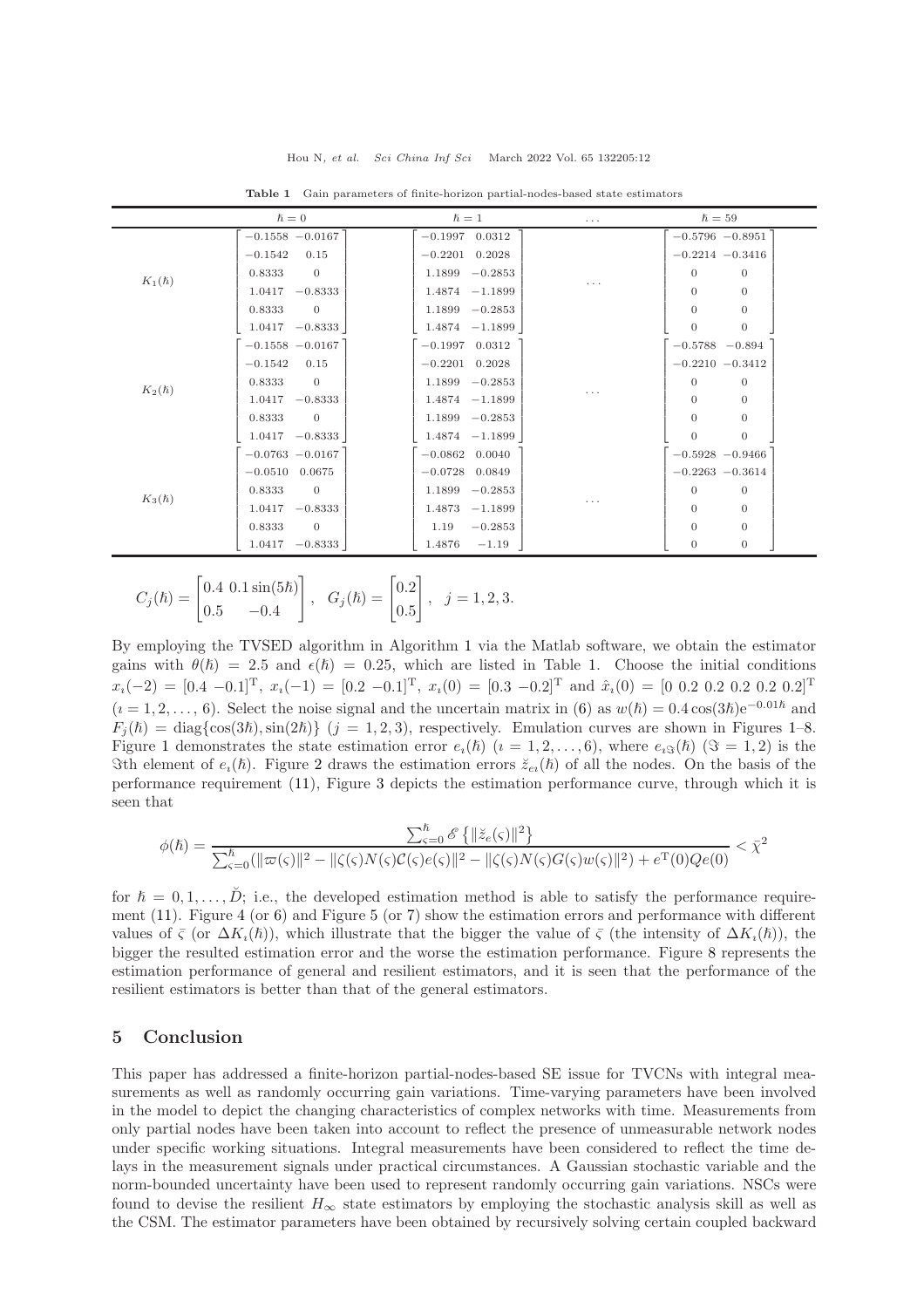<span id="page-12-0"></span>

**Figure 1** (Color online) The state estimation error  $e_i(\hbar)$  ( $i =$  $1, 2, \ldots, 6$ ).

<span id="page-12-1"></span>

<span id="page-12-2"></span>

Figure 5 (Color online) The estimation performance with different  $\bar{\varsigma}$ .



**Figure 2** (Color online) The estimation error  $\breve{z}_{e}$  ( $\hbar$ ) ( $i =$  $1, 2, \ldots, 6$ .



Figure 3 (Color online) The estimation performance  $\phi(\hbar)$ . Figure 4 (Color online) The norm of estimation error with different  $\bar{\varsigma}$ .



Figure 6 (Color online) The norm of estimation error with different  $\Delta K_i(\hslash)$ .

RRDEs and computing the Moore-Penrose pseudoinverse of the corresponding matrices. The results of the illustrative emulation example were used to demonstrate the usefulness of the developed method. Future research endeavors will address the estimation for systems with communication protocols [\[30,](#page-14-10)[31\]](#page-14-11), Markovian jumping parameters [\[32\]](#page-14-12), time delays [\[33–](#page-14-13)[35\]](#page-14-14), nonlinearities [\[36\]](#page-14-15), or stochastic coupling [\[37\]](#page-14-16),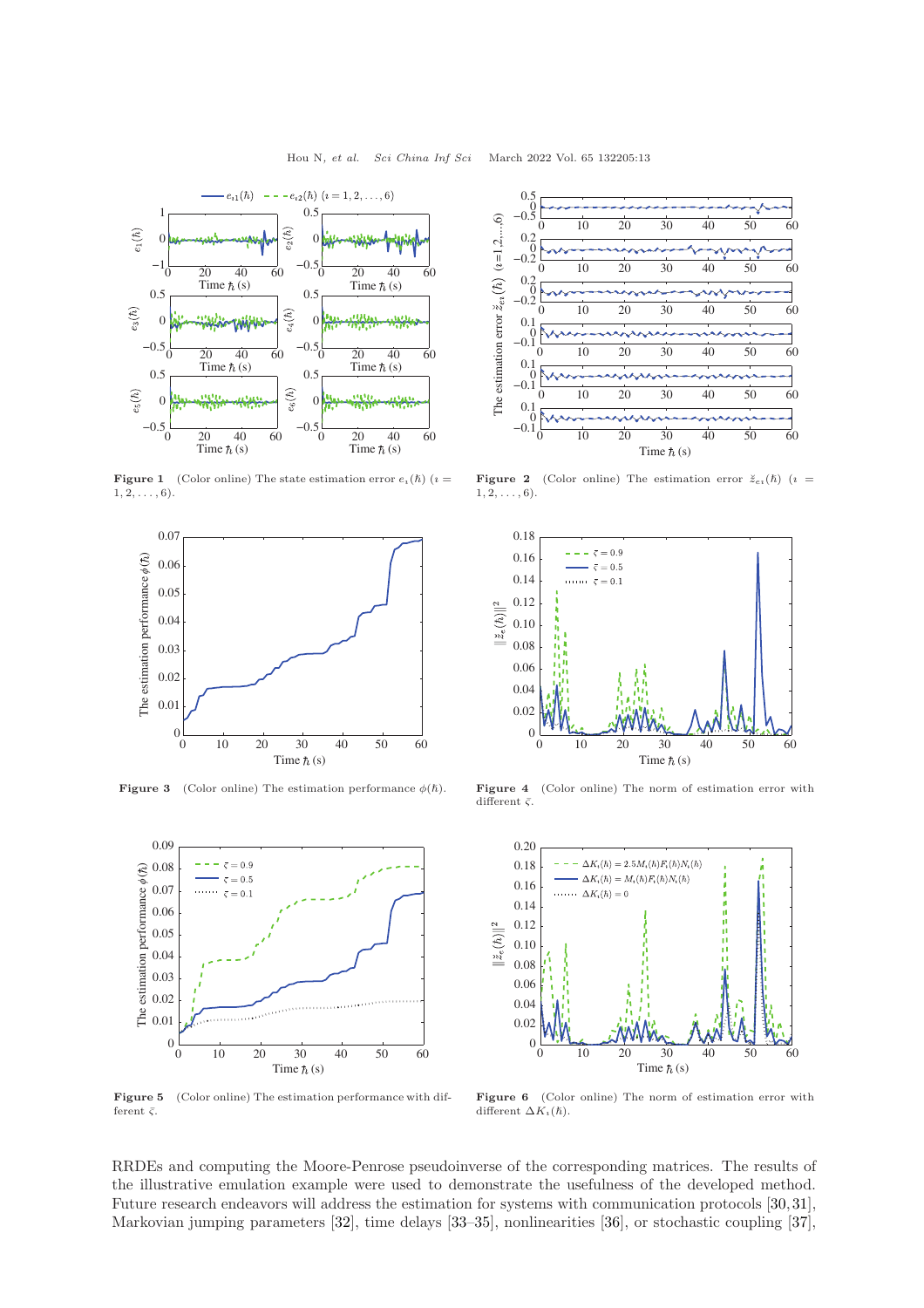<span id="page-13-19"></span>

Figure 7 (Color online) The estimation performance with different  $\Delta K_i(\hbar)$ .



Figure 8 (Color online) The estimation performance of general and resilient estimators.

the synchronization [\[38\]](#page-14-17) and the pinning control [\[39\]](#page-14-18) issues.

Acknowledgements This work was supported in part by Open Topic of the Key Laboratory of Advanced Perception and Intelligent Control of High-end Equipment, Ministry of Education, Anhui Polytechnic University of China (Grant No. GDSC202016), National Natural Science Foundation of China (Grant Nos. 61873058, 62073070), Natural Science Foundation of Heilongjiang Province of China (Grant No. F2018005), Fundamental Research Funds for Provincial Undergraduate Universities of Heilongjiang Province of China (Grant No. 2019QNL-11), AHPU Youth Top-notch Talent Support Program (Grant No. 2018BJRC009), Heilongjiang Postdoctoral Sustentation Fund (Grant No. LBH-Z19048), and Alexander von Humboldt Foundation of Germany.

#### <span id="page-13-0"></span>References

- 1 Liang J L, Wang Z D, Liu Y R, et al. State estimation for two-dimensional complex networks with randomly occurring nonlinearities and randomly varying sensor delays. [Int J Robust Nonlin Control,](https://doi.org/10.1002/rnc.2869) 2014, 24: 18–38
- <span id="page-13-1"></span>2 Liang J L, Wang Z D, Liu X H. State estimation for coupled uncertain stochastic networks with missing measurements and time-varying delays: the discrete-time case. [IEEE Trans Neural Netw,](https://doi.org/10.1109/TNN.2009.2013240) 2009, 20: 781–793
- <span id="page-13-2"></span>3 Shen B, Wang Z D, Ding D R, et al. H∞ state estimation for complex networks with uncertain inner coupling and incomplete measurements. [IEEE Trans Neural Netw Learn Syst,](https://doi.org/10.1109/TNNLS.2013.2271357) 2013, 24: 2027–2037
- <span id="page-13-3"></span>4 Zou L, Wang Z D, Gao H J, et al. State estimation for discrete-time dynamical networks with time-varying delays and stochastic disturbances under the round-robin protocol. [IEEE Trans Neural Netw Learn Syst,](https://doi.org/10.1109/TNNLS.2016.2524621) 2017, 28: 1139–1151
- <span id="page-13-4"></span>5 Chen D Y, Yang N, Hu J, et al. Resilient set-membership state estimation for uncertain complex networks with sensor saturation under round-Robin protocol. [Int J Control Autom Syst,](https://doi.org/10.1007/s12555-018-0780-8) 2019, 17: 3035–3046
- <span id="page-13-5"></span>6 Zhang H X, Hu J, Liu H J, et al. Recursive state estimation for time-varying complex networks subject to missing measurements and stochastic inner coupling under random access protocol. [Neurocomputing,](https://doi.org/10.1016/j.neucom.2018.07.086) 2019, 346: 48–57
- <span id="page-13-6"></span>7 Xu Y, Lu R Q, Peng H, et al. Asynchronous dissipative state estimation for stochastic complex networks with quantized jumping coupling and uncertain measurements. [IEEE Trans Neural Netw Learn Syst,](https://doi.org/10.1109/TNNLS.2015.2503772) 2017, 28: 268–277
- <span id="page-13-7"></span>8 Shen B, Wang Z D, Liu X H. Bounded  $H_{\infty}$  synchronization and state estimation for discrete time-varying stochastic complex networks over a finite horizon. [IEEE Trans Neural Netw,](https://doi.org/10.1109/TNN.2010.2090669) 2011, 22: 145–157
- <span id="page-13-8"></span>9 Liu Y R, Wang Z D, Ma L F, et al. A partial-nodes-based information fusion approach to state estimation for discrete-time delayed stochastic complex networks. [Inf Fusion,](https://doi.org/10.1016/j.inffus.2018.12.011) 2019, 49: 240–248
- <span id="page-13-10"></span>10 Liu Y R, Wang Z D, Yuan Y, et al. Partial-nodes-based state estimation for complex networks with unbounded distributed delays. [IEEE Trans Neural Netw Learn Syst,](https://doi.org/10.1109/TNNLS.2017.2740400) 2018, 29: 3906–3912
- <span id="page-13-9"></span>11 Li J H, Dong H L, Wang Z D, et al. Partial-neurons-based passivity-guaranteed state estimation for neural networks with randomly occurring time delays. [IEEE Trans Neural Netw Learn Syst,](https://doi.org/10.1109/TNNLS.2019.2944552) 2020, 31: 3747–3753
- <span id="page-13-11"></span>12 Maidana N L, Mesa J, Vanin V R, et al.  ${}^{57}Co(n, \gamma){}^{58}Co$  reaction cross section: thermal and resonance integral measurements and energy dependence. [Phys Rev C,](https://doi.org/10.1103/PhysRevC.70.014602) 2004, 70: 014602
- <span id="page-13-12"></span>13 Kulikovs M, Petersons E, Sharkovsky S. Integral measurement process of incoming traffic for measurement-based admission control. In: Proceedings of IEEE Region 8 International Conference on Computational Technologies in Electrical and Electronics Engineering (SIBIRCON), Irkutsk Listvyanka, 2010. 183–186
- <span id="page-13-13"></span>14 Guo Y F, Huang B. State estimation incorporating infrequent, delayed and integral measurements. [Automatica,](https://doi.org/10.1016/j.automatica.2015.05.001) 2015, 58: 32–38
- <span id="page-13-14"></span>15 Nizamov S, Scherbahn V, Mirsky V M. Self-referencing SPR-sensor based on integral measurements of light intensity reflected by arbitrarily distributed sensing and referencing spots. [Sens Actuat B-Chem,](https://doi.org/10.1016/j.snb.2014.10.022) 2015, 207: 740–747
- <span id="page-13-15"></span>16 Lockwood G J[, Miller G H, Halbleib J A. Simultaneous integral measurement of electron energy and charge albedos.](https://doi.org/10.1109/TNS.1975.4328164) IEEE Trans Nucl Sci, 1975, 22: 2537–2542
- <span id="page-13-16"></span>17 Liu Y, Wang Z D, Zhou D H. State estimation and fault reconstruction with integral measurements under partially decoupled disturbances. [IET Control Theor Appl,](https://doi.org/10.1049/iet-cta.2017.1119) 2018, 12: 1520–1526
- <span id="page-13-17"></span>18 Shen B, Wang Z D, Wang D, et al. Finite-horizon filtering for a class of nonlinear time-delayed systems with an energy harvesting sensor. [Automatica,](https://doi.org/10.1016/j.automatica.2018.11.010) 2019, 100: 144–152
- 19 Shen Y X, Wang Z D, Shen B, et al. Fusion estimation for multi-rate linear repetitive processes under weighted try-once-discard protocol. [Inf Fusion,](https://doi.org/10.1016/j.inffus.2019.08.013) 2020, 55: 281–291
- <span id="page-13-18"></span>20 Jiang B, Gao H Y, Han F, et al. Recursive filtering for nonlinear systems subject to measurement outliers. Sci China Inf Sci, 2021, 64: 172206